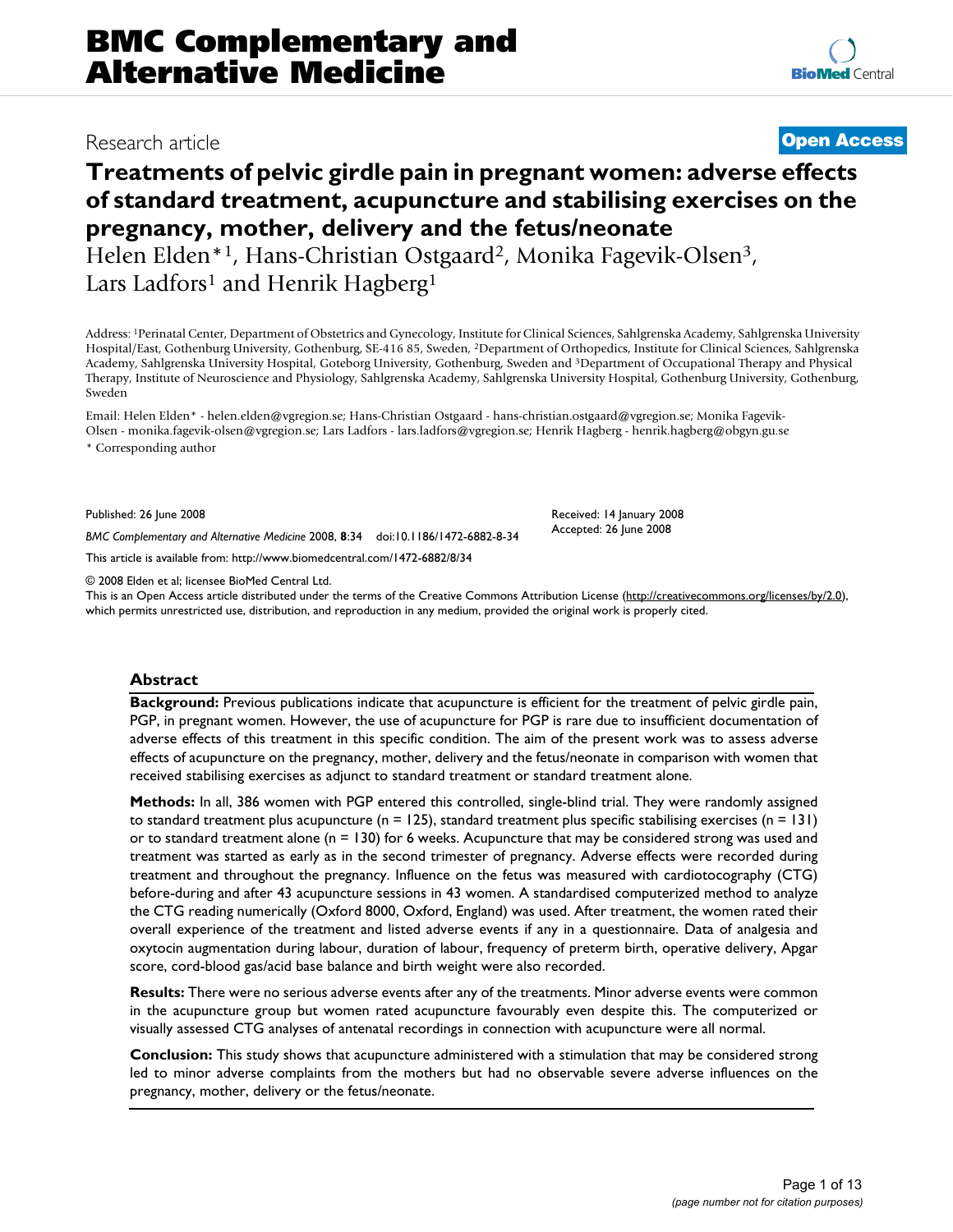# **Background**

Pelvic girdle pain (PGP) is common complaint in pregnant women all over the world [1]. It has a major impact on health and functioning as it decreases quality of life [2] and diminishes the capacity for standing, walking and sitting. Known risk factors for PGP are previous low back pain (LBP) and/or previous PGP and trauma [3]. PGP generally arises in relation with pregnancy, trauma and reactive arthritis. Pain is experienced between the posterior iliac crest and the gluteal fold, particularly in the vicinity of the sacroiliac joints. The pain may radiate in the posterior thigh and can occur in conjunction with/or separately in the symphysis [3]. The onset of PGP is usually by weeks 17–19 of gestation, with a peak of incidence by weeks 24– 36 [4]. Postpartum follow-up studies have shown that 5– 27% of the women had persisting pain 1–3 months after delivery [2,5,6] but, it has been reported that 7% have remaining pain 6 years after delivery causing severe discomfort and reduced ability to work [7].

Women affected with PGP typically adopt abnormal patterns of muscle activity, to relieve and avoid pain. The longer this pattern persists, the more pain will arise from the unphysiological burden on muscles and joints and the pain in turn will aggravate the dysfunction of muscles resulting in a vicious circle. As a consequence, the pain often becomes more severe in late pregnancy [3,8,9].

Randomized controlled trials [10-14], two systematic reviews [15,16] as well as the European guidelines for diagnosis and treatment of PGP have concluded that acupuncture is useful for treatment of PGP and low back pain, LBP during pregnancy. It has also been suggested that acupuncture is safe as a treatment option for women in early pregnancy [17]. However, the use of acupuncture in the second and third trimester of pregnancy is sparse due to several reasons. Firstly, it is considered contraindicated to puncture points in the lumbosacral region that is, somatic segments according to the innervation of the uterus for example Th 10-L2, S2–S4) [18] or to stimulate strongly in pregnancy, as it may induce preterm labor [19,20]. Secondly, although serious adverse events of acupuncture have been reported to be rare in the hands of a competent practitioner [21-26] information about longterm safety of acupuncture for PGP is lacking [11]. Most studies of acupuncture are limited only to immediate adverse events [27]. Only two studies [11,12] which are of insufficient size to draw conclusions, have reported no negative influences on birtweight and Apgar score after acupuncture for PGP and/or LBP. Thus, additional information on the safety of acupuncture during pregnancy is warranted. In addition, to our knowledge, no study has reported adverse effects of stabilising exercises on the pregnancy and the pregnancy outcome. No negative influences of the conditions themselves i.e. PGP and/or LBP on the pregnancy outcome have been found [28].

Cardiotocography (CTG) is often used in the prenatal period for detection of fetal distress[29,30]. However, it has been shown that visual assessment of CTG readings by physicians suffer from substantial intraobserver and interobserver [30,31]. Therefore, a standardised computerized method to analyze the CTG reading numerically (Oxford 8000, Oxford, England) has been developed and put into clinical practice [31].

At present, results from randomised controlled trials indicate that acupuncture and stabilising exercises as adjunct to standard treatment [16] are efficient for PGP during pregnancy. To our knowledge, no study has described the risks of adverse effects of these treatments given for PGP during the second and third trimester, on the pregnancy, mother, delivery and the fetus/neonate. In the present study we present data of adverse effects during treatment and throughout the pregnancy, influence of acupuncture on the fetus measured with cardiotocography, analgesia and oxytocin augmentation during labour, duration of labour, frequency of preterm birth and operative delivery, Apgar score, cord-blood gas/acid base balance and birth weight of the neonates.

# **Methods**

This paper is an additional report of further results from a large study earlier presented in 2005 [13]. The delay in time for publication of the specific data in this paper was mainly caused by the time consuming first publishing progress. Women were recruited to the study from 27 antenatal clinics in the Sahlgrenska University hospital reference area. The study was approved by the local Ethics Committee of the University in Gothenburg and it was performed between August 2000 and May 2002 in Gothenburg, Sweden. Women were eligible for the study if they were healthy and at 12–31 completed gestational weeks with singleton fetuses; spoke Swedish fluently, gave their informed consent and were diagnosed with PGP according to Ostgaards criteria [4] i.e. time- and weight bearing related pain, pain-free intervals with sudden pain attacks, pain when turning in bed, a free range of motion in the hips and spine, no nerve root syndrome and a positive posterior pelvic pain provocation test. Women were ineligible for the study if they had other pain conditions; history of orthopedic disease or surgery in the spine or pelvis, systemic disorders, coagulation disturbances or increased risk of infection. The study comprised a oneweek baseline period, 6 weeks of treatment; follow up within one week after the last treatment. After informed consent from the women and performance of the baseline assessment, an independent examiner randomised the patients individually to one of the treatment groups. The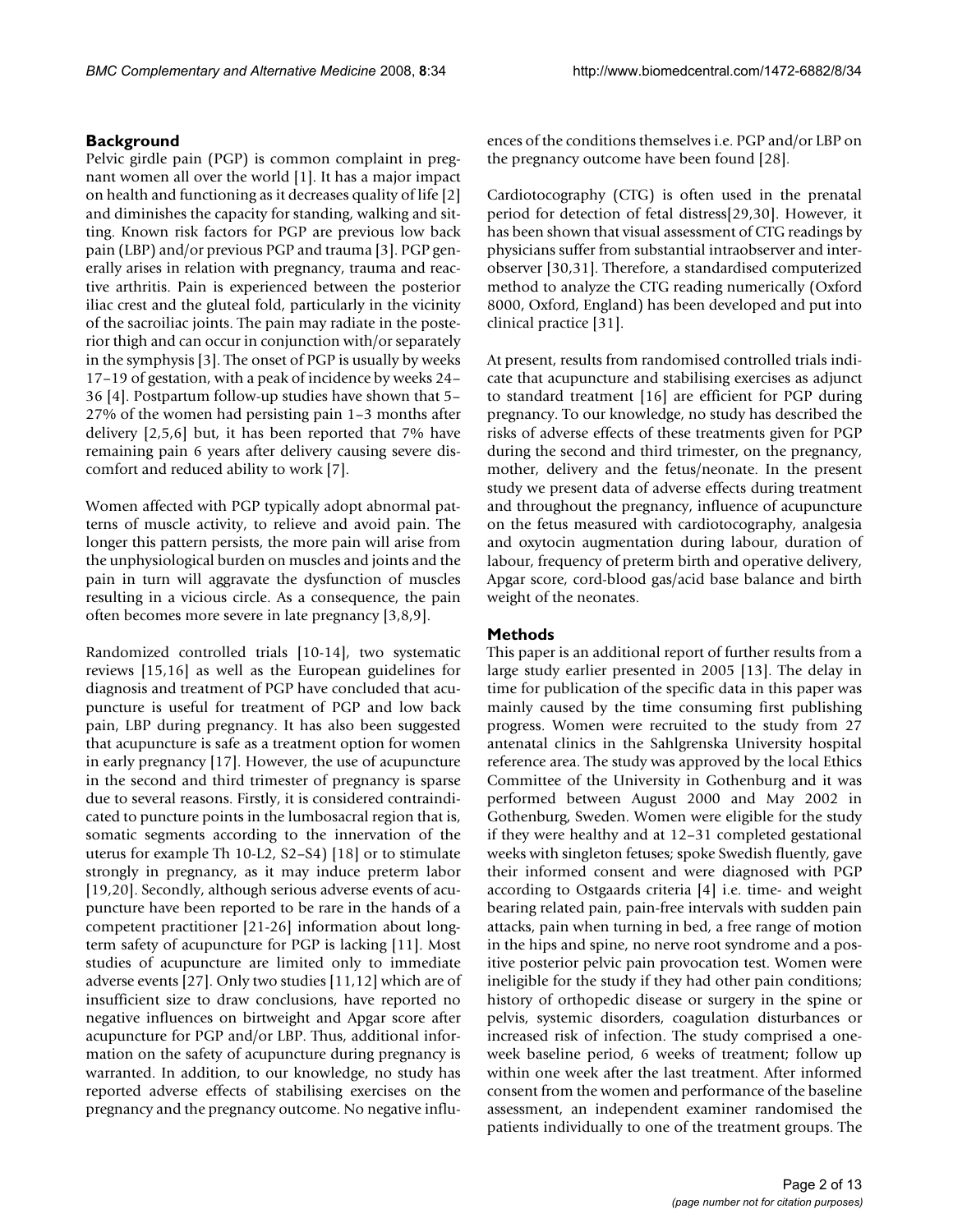full examination programme and randomisation procedure have been described previously [13]. Mean maternal age in the standard group was 30.4 (SD 4.7), 30.5 (4.4) in the acupuncture group and 29.8 (4.2) in the stabilising group. Thirty-three women (25.6%), 34 (27.4%) and 36 (27.7%) respectively were primipara.

#### *Standard treatment*

Standard treatment consisted of basic information about PGP and anatomy of the back and pelvis. The purpose of this information was to reduce fear, and to encourage patients to become active in their own treatment. The patients got a pelvic belt and a traditional home training programme including easy performed exercises for global muscles, with aim to increase strength in the abdominal, back, gluteal and shoulder muscles. Patients were told that they were free to call the physiotherapist at any time if they had questions about the home exercises or wanted more help i.e. needed crutches.

#### *Acupuncture*

The same treatment as in the standard group, but in addition acupuncture. The aim with acupuncture was to establish control of PGP to prevent dysfunction of muscles of the spine and pelvis. The aim with the stimulation was to activate both the segmental pain inhibitory system, involving the so-called gate control mechanism [32] and the central pain inhibitory system, involving secretion of endogenous opioids [33]. The number and selection of acupuncture points was based on clinical experience and expert knowledge of acupuncture in pregnant women with PGP. Ten classical acupuncture points were selected individually in the same segments as the location of PGP after diagnostic palpation to identify sensitive spots (Table 1). Two acupuncture points on the medial side of the leg and foot were selected in the same segment as the PGP and extra-segmental points to the lumbosacral area

were used to strengthen and lengthen the effect of the central control systems.

The needles (Hegu; Hegu AB, Landsbro, Sweden) were disposable and made of stainless steel ( $\varnothing$  0.30) and they were inserted intramuscularly to a depth of 15–70 mm. Needles were manipulated manually to evoke needle sensation (De Qi), a characteristic feeling of tension, local pain, soreness or numbness, and often a radiating feeling from the point of insertion. The needles were manually stimulated every ten minutes and left in situ for 30 minutes. Treatment was given twice a week.

### *Stabilising exercises*

The same treatment as in the standard group but, in addition, stabilising exercises and massage [34]. The aim was to retain motor control by retaining a co-contraction pattern of the deep trunk muscles [35], to correct posture and avoid negative stress to pelvic structures in daily life [34,36,37]. The exercises which caused low load on the pelvic structures were given according to Richardson and Jull [34] but modified because of the pregnancy. All exercises were carefully instructed individually, but performed as home-exercises on a daily basis. Exercises started with isolated low force co-contractions in M. Transversus Abdominis and Mm Multifidii in static postures. These exercises were, followed by increasingly more difficult challenges as the patient's skills improved. The aim with the massage was to increase blood-flow in the gluteal muscles and hip extensors. It was given once or a few times by the physiotherapist, the patient and partner was thereafter instructed how to perform the massage at home.

#### *Recording of adverse events*

The women receiving acupuncture and stabilising exercises were asked whether they had identified a side effect at each visit, although they were not presented with a list

|  | Table 1: Acupuncture points, their innervations, and their anatomical positions |  |  |  |  |  |
|--|---------------------------------------------------------------------------------|--|--|--|--|--|
|--|---------------------------------------------------------------------------------|--|--|--|--|--|

| <b>Points</b>    | Segmental innervation                                              | <b>Tissue localisation</b>                                 |
|------------------|--------------------------------------------------------------------|------------------------------------------------------------|
| GV 20            | N trigeminus (V), occipitalis minor (C2), occipitalis major (C2-3) | Aponeurosis epicrani tissue                                |
| LI 4 bilateral   | N ulnaris medianus (C8, Th 1)                                      | M interosseus.dorsalis I lumbricalis II, adduktor pollicis |
| BL 26 bilateral  | N thoracodorsalis (C6-8), toracicus (Th 9-12), lumbalis (L1-3)     | N. thoracolumbalis, m erector spinae                       |
| BL 32 bilateral  | N thoracodorsalis (C6-8), toracicus (Th 9-12), lumbalis (L1-3)     | Fascia thoracolumbalis, m erector spinae                   |
| BL 33 bilateral  | N. thoracodorsalis (C6-8) toracicus (Th 9-12), lumbalis (L1-3)     | Fascia thoracolumbalis, m erector spinae                   |
| BL 54 bilateral  | N gluteus inferior (L5, S1-2)                                      | M gluteus maximus                                          |
| KI I I bilateral | N thoracicus (Th 6–12), subcostalis                                | Vagina m. recti abdominis                                  |
| BL 60 bilateral  | N. suralis (S2)                                                    | Fibrotic tissue                                            |
| EX 21 bilateral  | N lumbalis, sacralis (L4-5, S1-2)                                  | Fascia thoracolumbalis, m. erector spinae                  |
| GB 30 bilateral  | N gluteus inferior (L5, S1), obturatorius internus (L4-5, S1)      | M gluteus maximus, gemellus superior, piriformis           |
| SP 12 bilateral  | N. thoracicus, lumbalis (Th 7-12, L1)                              | Aponeurosis mm. obliquus externus, abdominus internus      |
| ST 36 bilateral  | N. peroneus profundus (L4-5)                                       | M tibialis anterior                                        |

LI, large intestine channel; BL, bladder channel; KI, kidney channel; GB, gall bladder channel; ST, stomach channel; GV, governor vessel channel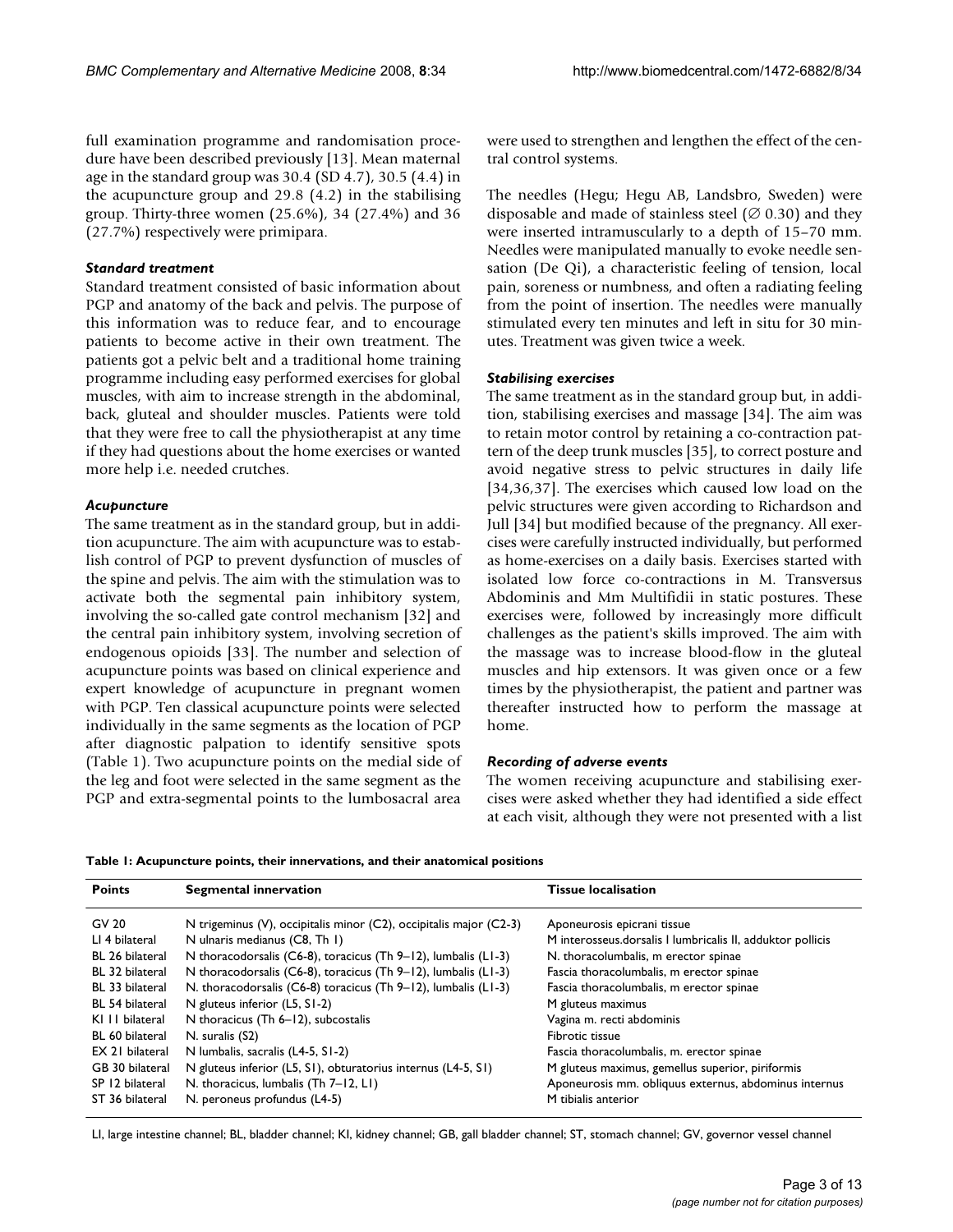of possible side effects. However, before the first treatment the women in the acupuncture group were informed of possible side effects connected to acupuncture. I.e. they were informed that bleeding or bruising, pain on needling, and aggravation of symptoms occur in some patients and that they could experience drowsiness, especially after the first treatment. Patients were also advised to avoid strenuous physical activity the same day as the treatment. Immediate adverse events connected to acupuncture as hypotension/fainting and/or nausea were recorded. Fetal heart rate, maternal heart rate and blood pressure were monitored before and after all acupuncture sessions to assess the cardiovascular effect of acupuncture and influence on the fetal heart rate was measured with CTG in 43 women. CTG was recorded prior, during and after 43 treatment (30 minutes each time or until the trace was approved as being normal). The CTG traces were assessed both by the computer (Oxford 8000 computerised CTG analyser, Oxford Sonicaid Ltd, Oxford, England) and visually by an experienced obstetrician [31].

The women in the stabilising exercise group were informed that PGP could aggravate if they overloaded their pelvis and they were instructed to lower the intensity of the exercises if this happened.

At follow-up visit to the physiotherapist, (who was not informed of treatment allocation), all women filled out a questionnaire in which they answered a question if they had experienced harm of the treatment they had received (no or yes). If they marked yes, they were asked to list disadvantages and/or adverse events that they had experienced. The women were also asked to indicate their overall experience of the treatments. The options were: no help, some help, good help and very good help.

To assess influence of treatments on the pregnancy, delivery and condition of the child at birth, we recorded antenatal, intrapartum, neonatal and infant data that are normally registered in the Medical Birth Register (MBR) in Sweden. Assessment of the condition of the child at birth was based on weight, cord-artery and vein acid-base status (pH, and base deficit, mmol/L) and Apgar score. In Sweden preterm birth is defined as < 37 weeks gestation, metabolic acidosis is defined as cord artery  $pH \le 7.05$  and BDef  $\ge$  -12 and neonatal death is defined as death of a live born infant within 28 days of birth.

Data analyses were performed by a statistician who was blinded to group and treatment. Continuous data were tested for significance with Kruskal-Wallis test. If a significant difference was found between any of the three groups, Mann Whitney U test was used to compare one group against one another. Dichotomous data were tested for significance with Fischer's exact test. Adjustments

(multiplication by three) of the p-values due to multiple comparisons were performed by Bonferroni's method when appropriate. An adjusted p-value < 0.05 was considered statistically significant. Calculation of statistical tests and descriptive evaluations were carried out using SAS software package, version V8.

# **Results**

A total of 386 subjects were randomised (Fig. 1), 35 women did not complete the treatment sessions. Even though pain relieving effect was only evaluated in cases completing treatment, side effects were recorded in all the cases randomised except for one woman that delivered at home and two women moving out of town (Fig. 1). No differences between the groups regarding baseline characteristics were found (Table 2). There were no differences between the women who withdrew during the trial and those who completed therapy, with respect to adverse events during pregnancy, pregnancy complications or pregnancy outcomes.

# *CTG readings*

The computerized or visually assessed CTG analyses of antenatal recordings in connection with acupuncture were all normal (Table 3).

# *Serious and minor adverse events*

There were no serious adverse events associated with either of the treatments. Minor adverse events were most common in the group receiving acupuncture (Table 4).

# *Women's opinions of the treatments*

The acupuncture group and the stabilising exercise group were significantly more likely to be "very satisfied" with their treatment than the standard treatment group (Table 5).

# *Pregnancy outcomes*

No negative influence on the pregnancy outcomes were found after either of the treatments (Table 2). Acupuncture did not lead to an increased rate of preterm delivery, five women (4%) in the acupuncture group (two in week 34 and 3 in week36) delivered preterm. Frequency of preterm delivery was similar in the two other treatment groups, seven women (5.4%) in the standard group (two in week 34 and 35 and three in week 36 respectively) and seven women (5%) in the stabilising exercise group (one in week 34, two in week 35 and four in week 36 respectively) delivered preterm. There were no differences between groups with regard to pregnancy complications or adverse clinical conditions (Table 6).

# *Analgesia during labour*

Table 7 shows that the usage of analgesia was similar in the three treatment groups.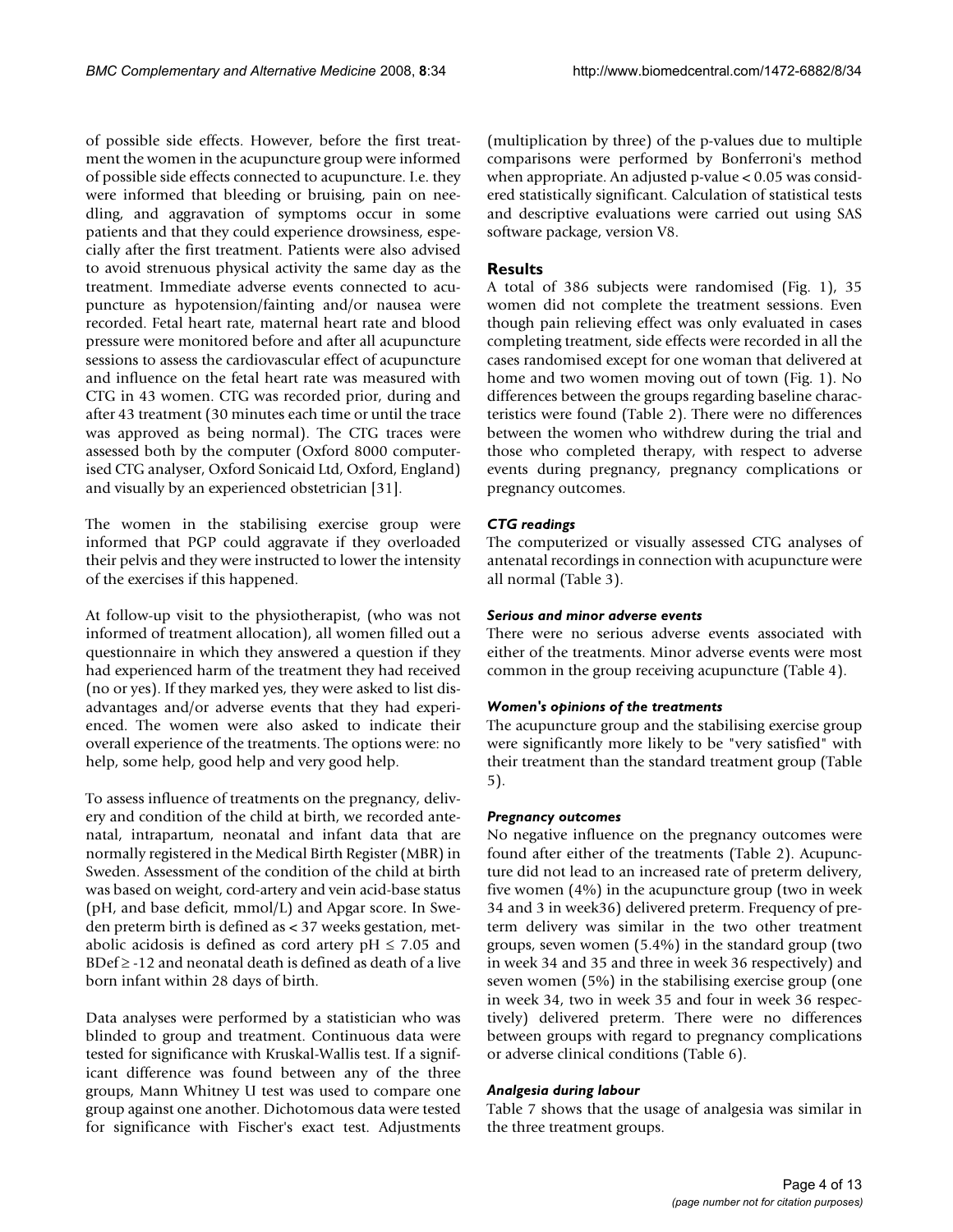

**Figure 1** Flow-chart of the study.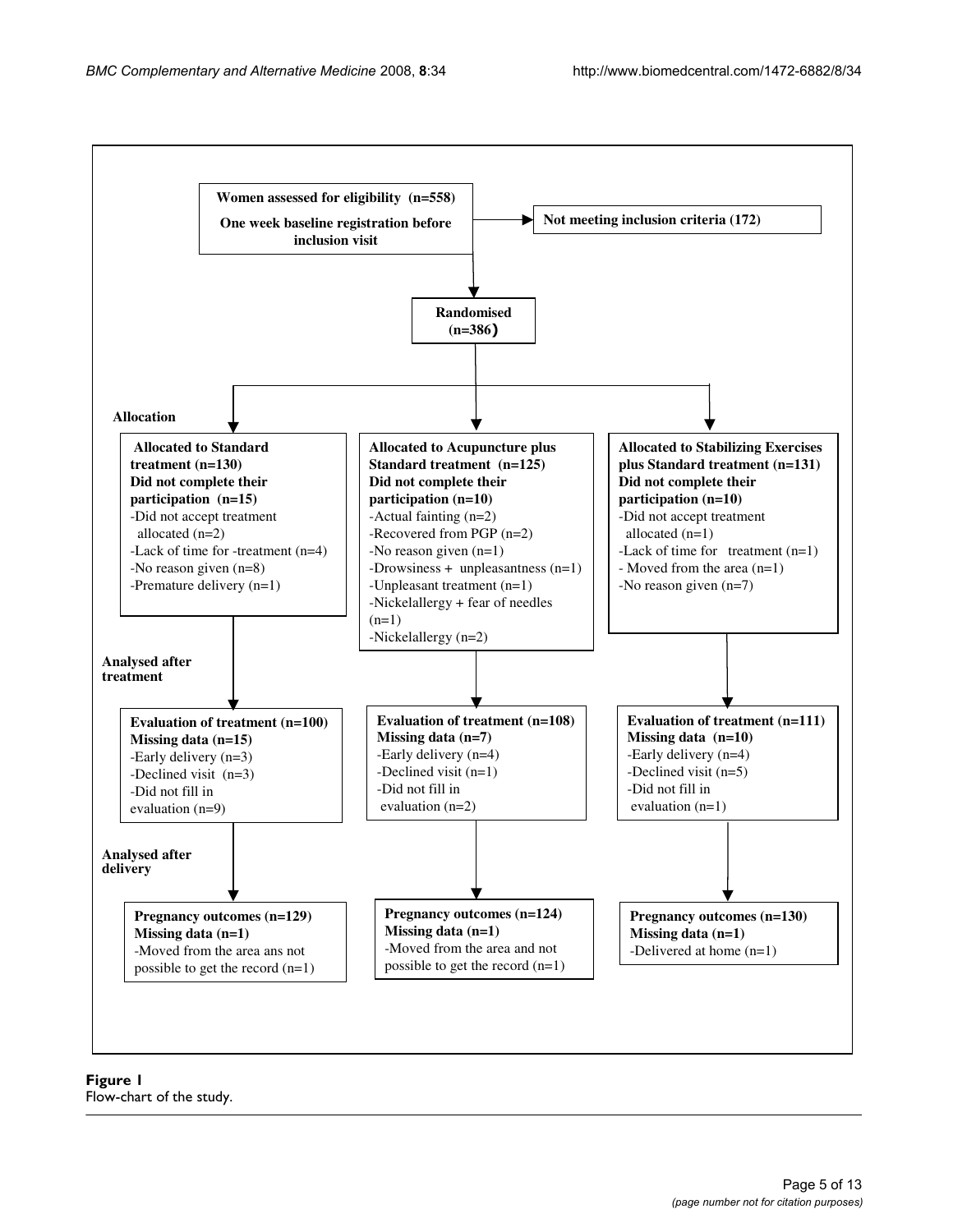| <b>Outcomes</b>                                    |           |                                                              |                                            |  |  |
|----------------------------------------------------|-----------|--------------------------------------------------------------|--------------------------------------------|--|--|
|                                                    |           | Standard group ( $n = 129$ ) Acupuncture group ( $n = 124$ ) | Stabilising exercise group ( $n =$<br>130) |  |  |
| Mean gestation week at delivery±                   | 39.5(1.6) | 39.2(1.7)                                                    | 39.7(1.6)                                  |  |  |
| Gestation week at delivery (min-max)               | $27 - 43$ | $34 - 43$                                                    | $34 - 43$                                  |  |  |
| Induction of labour§                               | 7(5.4)    | 15(12)                                                       | 12(9.2)                                    |  |  |
| Spontaneous contractions§                          | 113(87.6) | 103(83.1)                                                    | 112(86.1)                                  |  |  |
| Established contractions to delivery,<br>hours±    | 7.7(8)    | 6.4(5)                                                       | 6.2(4)                                     |  |  |
| Use of oxytocin§                                   | 33(25.6)  | 37 (29.8)                                                    | 31(23.80)                                  |  |  |
| Spontaneous delivery§                              | 107(82.9) | 93 (75)                                                      | 106(81.5)                                  |  |  |
| Preterm delivery (<37 gestation<br>weeks) $\delta$ | 7(5.4)    | 5(4.0)                                                       | 7(5.4)                                     |  |  |
| Duration of second stage of labour in<br>minutes±  | 31(25)    | 36 (35)                                                      | 32 (34)                                    |  |  |
| Vaginal operative delivery §                       | 3(2.3)    | 5(4.0)                                                       | 3(2.3)                                     |  |  |
| Caesarean section§                                 | 16(12.4)  | 19(15.3)                                                     | 18(13.8)                                   |  |  |
| Episiotomy                                         | 8(6.2)    | 9(7.31)                                                      | 6(4.6)                                     |  |  |
| Third or fourth degree tears §                     | 5(3.9)    | 4(3.2)                                                       | 3(2.3)                                     |  |  |

**Table 2: Outcome variables of deliveries among 383 women with PGP during pregnancy**

§Numbers reported with percentage of group.

±Mean scores are reported with standard deviations.

No significant differences were recorded between groups.

### *Neonatal outcome*

Table 8 shows that there were no differences detected between the study groups in neonatal outcomes. Acupuncture did not lead to credible negative influences on the fetuses or neonates. There was one perinatal death related to meconium aspiration combined with infection and pneumothorax reported in the stabilising exercise group. There were four neonates in the acupuncture group, one neonate in the standard group and two neonates in the stabilising group with metabolic acidosis.

#### **Discussion**

The main result of this study is acupuncture, which may be considered strong, given during the second and third trimester of pregnancy, does not lead to serious adverse

#### **Table 3: Descriptive data in 43 cases undergoing CTG recordings**

| <b>Outcomes</b>                         |                 |
|-----------------------------------------|-----------------|
| Mean gestational week±                  | $33+3(1+2)$     |
| Range gestational week±                 | $32 - 37$       |
| Mean maternal age, years±               | 31.5(4)         |
| First pregnancy §                       | 11(25.8)        |
| Blood pressure before acupuncture±      | $117/67$ (11/9) |
| Blood pressure after acupuncture±       | $117/69$ (11/9) |
| Maternal heart rate before acupuncture± | 80(8)           |
| Maternal heart rate after acupuncture±  | 79 (8)          |
| Fetal heart rate before acupuncture±    | 137 (9)         |
| Fetal heart rate after acupuncture±     | 136 (9)         |
|                                         |                 |

§Numbers reported with percentage of CTG group.

±Mean scores are reported with standard deviations.

events in women during pregnancy and delivery or in fetuses/neonates. As, expected, no serious adverse events were found after standard treatment and stabilising exercises. All but one of the women in each group that withdraw from treatment are included in the thorough followup which guarantees that there were no long-term adverse events in these women.

#### *Standard treatment*

We are not surprised that adverse events were rare in the standard group as the prescribed exercises were of lowforce. Experience of slight rubbing connected with use of the semi plastic belt have also been reported by others [38-42].

#### *Acupuncture*

Our result shows that although minor adverse events were more frequent in the acupuncture group than in the other study groups, they were sparse. Only 64 minor adverse events (5%) out of 1414 acupuncture treatments were reported. These minor adverse events were reported by 43 women showing that some women were more susceptible than others. Also, six out of ten of women who withdrew from acupuncture treatment reported one of these adverse events as reason for not completing their participation. The most frequent adverse events were pain at the site of needling, drowsiness after treatment and headache, which is in line with a postal survey of 9408 prospectively identified acupuncture patients [25]. Our data of no serious adverse events in pregnant women during the treatment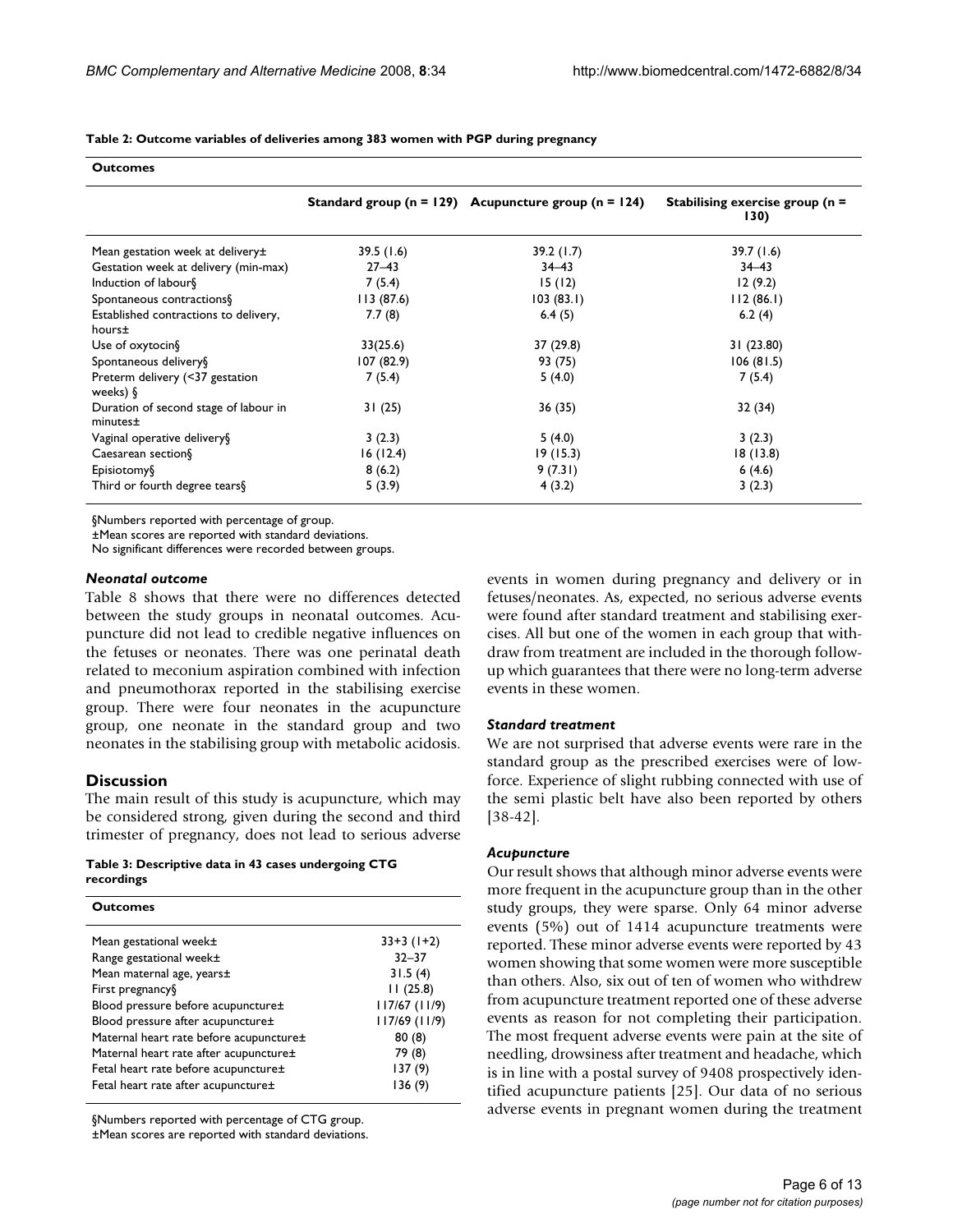| <b>Adverse events</b>                    |                                                   |                                                                                                                                                                                                                                                                                                                           |                                                                                 |
|------------------------------------------|---------------------------------------------------|---------------------------------------------------------------------------------------------------------------------------------------------------------------------------------------------------------------------------------------------------------------------------------------------------------------------------|---------------------------------------------------------------------------------|
|                                          | Standard Group ( $n = 130$ )                      | Acupuncture Group ( $n = 125$ )                                                                                                                                                                                                                                                                                           | Stabilising exercise group ( $n =$<br>131)                                      |
| Number of adverse events                 | 8 in 8 women                                      | 64 in 43 women                                                                                                                                                                                                                                                                                                            | 22 in 22 women                                                                  |
| Painful treatment                        |                                                   | 23 experienced pain from needles                                                                                                                                                                                                                                                                                          |                                                                                 |
| Worsening of PGP                         | During and after exercises ( $n = 2$ )            | During the same day that they had<br>received treatment ( $n = 15$ )                                                                                                                                                                                                                                                      | During the exercises $(n = 2)$                                                  |
| Back pain                                |                                                   |                                                                                                                                                                                                                                                                                                                           | Thoracic pain $(n = 1)$ LBP in the<br>beginning of the treatment ( $n =$<br>17) |
| Treatment discomfort-table               | Rubbing from pelvic belt ( $n = 5$ )              | Unpleasant treatment ( $n = 5$ )                                                                                                                                                                                                                                                                                          |                                                                                 |
| Drowsiness after treatment               |                                                   | $(n = 12)$                                                                                                                                                                                                                                                                                                                |                                                                                 |
| Psychological and emotional<br>reactions |                                                   | Intense emotional release, (feeling<br>energised) $(n = 1)$                                                                                                                                                                                                                                                               |                                                                                 |
| Miscellaneous symptoms                   | Uterine contractions during<br>exercise $(n = 1)$ | Headache plus severe drowsiness the<br>same day as the treatment and the day<br>after ( $n = 1$ ); headache the day of the<br>treatment ( $n = 1$ ); rash developed on<br>the place of the needles a few days<br>after treatment ( $n = 2$ ); severe nausea<br>with feeling faint, sweating and<br>dizziness ( $n = 4$ ). | Premature bleeding $(n = 1)$ ;<br>premature contractions ( $n = 1$ )            |

**Table 4: Details of minor adverse events associated with treatments reported during the treatment period by the patients in the study**

course of acupuncture are also in agreement with previous studies of PGP and/or LBP during pregnancy [10-12,14].

We believe that experience of needle pain  $(n = 27)$  must be considered unavoidable when treatment involves needling. In addition, the pain may have resulted from the achievement of de qi, a feeling thought to be essential for a successful treatment. Nevertheless, in spite of the minor adverse events, the women rated acupuncture favourably even though this and a majority of them were willing to use the same treatment in the future if needed, suggesting that the pain of the treatment did not negatively impact their overall experience of the treatment.

We think that fear of immediate and long-term serious adverse events of acupuncture in pregnant women have resulted in both a restricted use of acupuncture and a delayed start of this treatment in pregnant women. To reduce development of abnormal patterns of muscle activity [3] we decided to begin treatments as soon as possible after the first symptoms of PGP. As a consequence, 62 women (50%) in the acupuncture group started treatment as early as in gestational week 14 to 25.

In addition, an adequate dose of acupuncture probably is essential for the outcome of treatment and, as no scientific evidence of harm of acupuncture during pregnancy exists we decided not to reduce the stimulation because of the pregnancy. Therefore we used acupuncture points and the same stimulation that is normally used in a non pregnant

population. Fortunately, this strategy resulted in significant pain relieving effects [13]. It is not easy to find safety data of acupuncture given to women in the second and third trimester of pregnancy because these women are seldom offered acupuncture due to the fact that pregnancy sometimes is regarded as a relative contraindication to acupuncture (because of an old Chinese proposal of an increased risk of uterine contractions leading to abortion or pre-term delivery. There are only four other studies published (171 women in total) of acupuncture for PGP and/or LBP [10-12,14]. Two of them  $(n = 71)$  registered Apgar score and infant weight. However these studies used weaker stimulation than in our study. Kvorning et al. [11] started treatment with only two segmental points, stimulated to achieve de-qi twice during the session which only lasted for about three minutes. The needles were than withdrawn and the patient was allowed to rest for ten minutes [11]. Guerreiro da Silva et al. [12] used 8 to 12 sessions with 12 needles for 25 minutes. In addition, Smith et al. [17] who treated 583 pregnant women with acupuncture for hyperemesis during the first trimester [17] reported no influences on the pregnancy outcome. But as in our study the sample size in that study was only able to detect large differences in pregnancy outcomes. These authors declared that a sample size of 19,476 women would have been required to detect an increased from 6 to 7% in spontaneous abortions.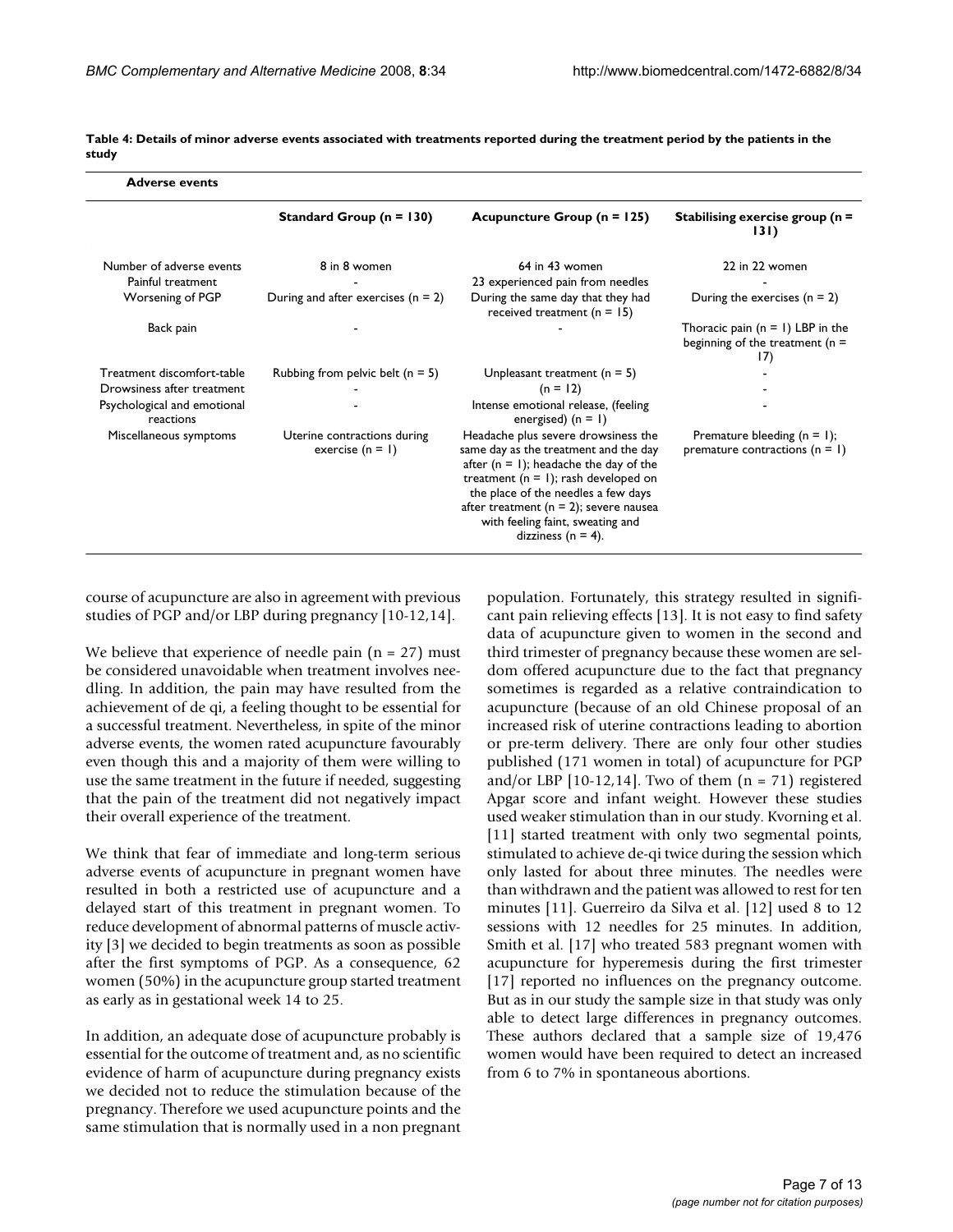| <b>Outcomes</b>                                   |                              |                                         |                                                  |                     |                |
|---------------------------------------------------|------------------------------|-----------------------------------------|--------------------------------------------------|---------------------|----------------|
|                                                   | Standard group ( $n = 100$ ) | <b>Acupuncture group</b><br>$(n = 108)$ | <b>Stabilizing exercise</b><br>group $(n = 111)$ | P-value             |                |
| No help of treatment                              | 25(25)                       | 4(4)                                    | 2(2)                                             | S-ACU               | < 0.001        |
|                                                   |                              |                                         |                                                  | SE-S                | < 0.001        |
|                                                   |                              |                                         |                                                  | <b>ACU-SE</b>       | <b>NS</b>      |
| Some help of treatment                            | 53 (53)                      | 21(19)                                  | 28(25)                                           | S-ACU               | < 0.001        |
|                                                   |                              |                                         |                                                  | SE-S                | < 0.001        |
|                                                   |                              |                                         |                                                  | <b>ACU-SE</b>       | NS.            |
| Good help of treatment                            | 14(14)                       | 37 (34)                                 | 38 (34)                                          | S-ACU               | < 0.001        |
|                                                   |                              |                                         |                                                  | SE-S                | < 0.001        |
|                                                   |                              |                                         |                                                  | ACU-SE              | <b>NS</b>      |
| Very good help of treatment                       | 8(8)                         | 46 (43)                                 | 43 (39)                                          | S-ACU               | < 0.001        |
|                                                   |                              |                                         |                                                  | SE-S                | < 0.001        |
|                                                   |                              |                                         |                                                  | <b>ACU-SE</b>       | <b>NS</b>      |
| Experienced harm of<br>treatment                  | 51(51)                       | 43 (40)                                 | 22(20)                                           | S-ACU               | 0.674          |
|                                                   |                              |                                         |                                                  | S-SE                | < 0.001        |
|                                                   |                              |                                         |                                                  | ACU-SE              | < 0.001        |
| Painful treatment                                 | $\vert$ (l)                  | 27(24)                                  | 3(3)                                             | S-ACU               | < 0.001        |
|                                                   |                              |                                         |                                                  | S-SE                | <b>NS</b>      |
|                                                   |                              |                                         |                                                  | <b>ACU-SE</b>       | < 0.001        |
| Treatment not enough                              | 13(13)                       | 0                                       | 3(2)                                             | S-ACU               | < 0.001        |
|                                                   |                              |                                         |                                                  | S-SE                | 0.014          |
|                                                   |                              |                                         |                                                  | <b>ACU-SE</b>       | <b>NS</b>      |
| Difficult to exercise at home                     | 24(24)                       | 0                                       | 5(4)                                             | S-ACU               | < 0.001        |
|                                                   |                              |                                         |                                                  | S-SE                | < 0.001        |
|                                                   |                              |                                         |                                                  | ACU-SE              | <b>NS</b>      |
| Syncope                                           | 0                            | 9(8)                                    | 0                                                | All groups          | N <sub>S</sub> |
| Drowsiness after treatment                        | 0                            |                                         | $\mathbf 0$                                      | S-ACU               | 0.011          |
|                                                   |                              | 9(8)                                    |                                                  | ACU-SE              | 0.004          |
|                                                   |                              |                                         |                                                  |                     | <b>NS</b>      |
| Did not relieve pain<br>Pelvic belt uncomfortable | 3(3)                         | 2(2)<br>$\Omega$                        | 5(4)<br>0                                        | All groups<br>S-ACU | <b>NS</b>      |
|                                                   | 5(5)                         |                                         |                                                  | S-SE                | <b>NS</b>      |
|                                                   |                              |                                         |                                                  |                     |                |
| Treatment unpleasant                              | 0                            | 7(6)                                    | 0                                                | S-ACU               | 0.020          |
|                                                   |                              |                                         |                                                  | <b>ACU-SE</b>       | 0.044          |
| Time consuming                                    | 7(7)                         | 5(4)                                    | 4(3)                                             | S-ACU               | <b>NS</b>      |
|                                                   |                              |                                         |                                                  | S-SE                | <b>NS</b>      |
|                                                   |                              |                                         |                                                  | <b>ACU-SE</b>       | <b>NS</b>      |
| Would choose the same<br>treatment again          | 69 (69)                      | 98 (93)                                 | 106 (95)                                         | S-ACU               | < 0.001        |
|                                                   |                              |                                         |                                                  | S-SE                | < 0.001        |
|                                                   |                              |                                         |                                                  | <b>ACU-SE</b>       | NS.            |

#### **Table 5: Participants opinions of the treatment**

S, standard treatment; ACU, acupuncture plus standard treatment; SE, stabilizing exercises plus standard treatment

Numbers reported with percentage of group

§Numbers reported with percentage of group.

±Mean scores are reported with standard deviations.

Data were tested for significance with Fischer's exact test. Adjustments (multiplication by three) of the p-values due to multiple comparisons were performed by Bonferroni's method. NS = Not significant.

### *Physiotherapy/Stabilising exercises*

There were 22 minor adverse events reported by 22 women in the stabilising exercise group. The most frequent adverse event was pain in the lower back at the beginning of the treatment period ( $n = 17$ ). Our results of no serious adverse events of physiotherapy are in agreement with earlier research [10,11,41-51]. In addition, 115/131 (88%) women in our study started treatment after gestational week 18 and a prospective epidemiological study of 92 671 pregnant women have reported no association between exercise performed after 18 weeks of gestation and risk of miscarriage [52].

# *CTG readings*

Our results of no signs of fetal distress in connection with acupuncture is supported by Neri et al. [53] who found no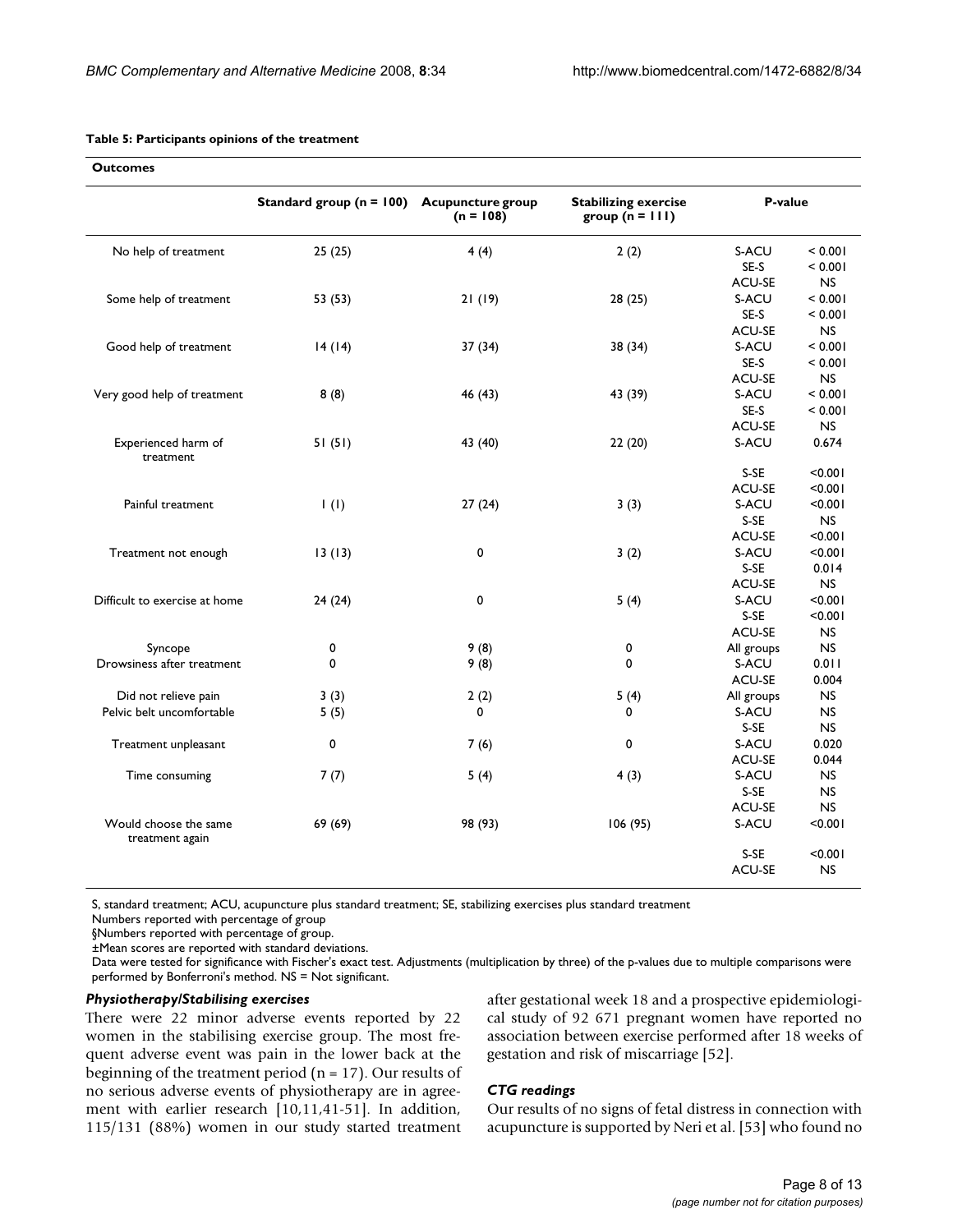| <b>Clinical conditions</b>                    |                                                              |                                            |
|-----------------------------------------------|--------------------------------------------------------------|--------------------------------------------|
|                                               | Standard group ( $n = 130$ ) Acupuncture group ( $n = 125$ ) | Stabilising exercise group ( $n =$<br>131) |
| Preeclampsi                                   |                                                              |                                            |
| Anaemia                                       |                                                              |                                            |
| Antepartum haemorrhage                        |                                                              |                                            |
| Ablatio placenta                              |                                                              |                                            |
| Abdominal pain                                |                                                              |                                            |
| Diabetes White A                              |                                                              |                                            |
| Hydronefrosis                                 |                                                              |                                            |
| Carpal tunnel syndrome                        |                                                              |                                            |
| <b>Gastritis</b>                              |                                                              |                                            |
| Premature contractions                        |                                                              |                                            |
| Rhesus incompatibility gestational<br>week 35 |                                                              |                                            |

**Table 6: Averse events on the pregnancy reported in participants records**

Values are n.

signs of fetal distress or changes in short-or long-term variability on computerized CTG before, during and after minimal and true acupuncture plus moxibustion for breech presentation in 15 pregnant women. In addition, two prior studies of acupuncture have showed beneficial effect on the blood flow velocity ratios in the uterine arteries, which may be beneficial also for the fetus. One study was performed in infertile women and the other in women with uncomplicated pregnancies. The first study [54] showed a significant decrease of the mean pulsatility index, PI, in the uterine arteries after eight electro-acupuncture treatments reduced resistance in the placental vascular bed. The other study [55] showed that insertion of acupuncture needles at LI-4 plus at SP-6 lead to a significantly decrease of the uterine S/D ratios from  $2.45 \pm 0.3$ to  $2.22 \pm 0.2$  after 30 minutes indicating a positive influence on uterine artery waveforms. Possible mechanisms behind these results are a decreased tonic activity in the sympathetic vasoconstrictor fibres to the uterus and involvement of central mechanisms with general inhibition of the sympathetic outflow, in accordance with previously observed acupuncture effects [54]. However, the mechanism which leads to an alteration of blood flow velocity and vascular tonus after acupuncture treatments is not well understood and to our knowledge the clinical benefit of a moderate decrease of the uterine S/D ratios from 2.45  $\pm$  0.3 to 2.22  $\pm$  0.2 in uncomplicated pregnancies is questionable.

| Analgesia                    |                                 |                                        |  |  |  |
|------------------------------|---------------------------------|----------------------------------------|--|--|--|
| Standard Group ( $n = 129$ ) | Acupuncture Group ( $n = 124$ ) | Stabilising exercise group $(n = 130)$ |  |  |  |
| 101(78.3)                    | 87 (70.2)                       | 100(76.9)                              |  |  |  |
| 21(16.3)                     | 16 (12.9)                       | 26(20.0)                               |  |  |  |
| 5(3.9)                       | 4(3.2)                          | 5(3.8)                                 |  |  |  |
| 20(15.5)                     | 18 (14.5)                       | 26(20.0)                               |  |  |  |
| 7(5.4)                       | 2(1.6)                          | 7(5.4)                                 |  |  |  |
| 34 (26.4)                    | 39(31.4)                        | 34(26.1)                               |  |  |  |
| 0                            | 0                               | 0                                      |  |  |  |
| 4(3.1)                       | 6(4.8)                          | 3(2.3)                                 |  |  |  |
| (0.8)                        | 5(4.0)                          | 2(1.5)                                 |  |  |  |
| 30(23.3)                     | 32(25.8)                        | 31(23.8)                               |  |  |  |
| 16(12.4)                     | 13 (10.5)                       | 11(8.5)                                |  |  |  |
| 4(3.1)                       | 6(4.8)                          | 8(6.2)                                 |  |  |  |
|                              |                                 |                                        |  |  |  |

Numbers reported with percentage of group.

± Mean scores are reported with standard deviations.

Data were tested for significance with Fischer's exact test. Adjustments (multiplication by three) of the p-values due to multiple comparisons were performed by Bonferroni's method when appropriate. There were no significant differences between groups.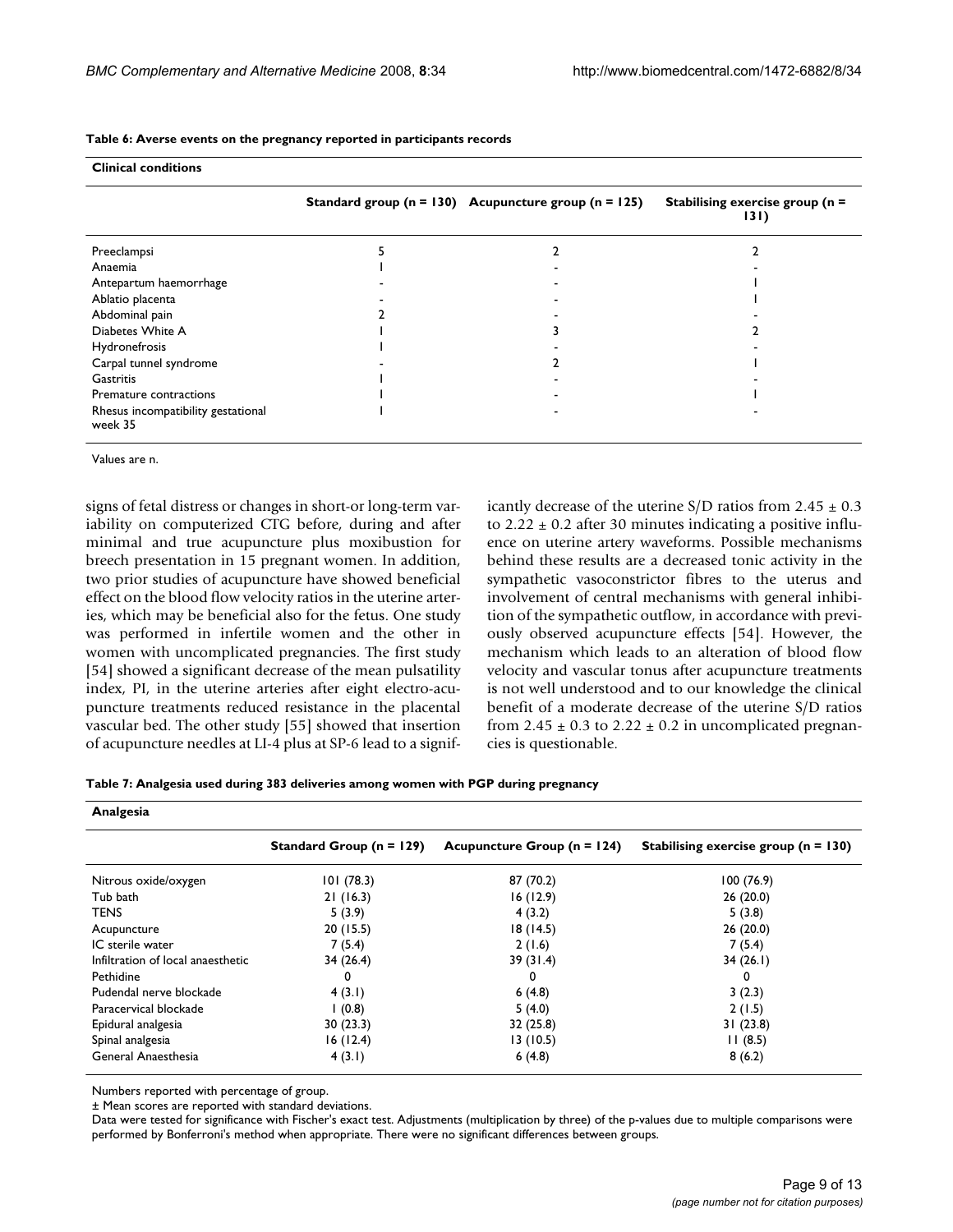|                                      |              | Standard Group ( $n = 129$ ) Acupuncture Group ( $n = 124$ ) | Stabilising exercise group ( $n =$<br>130) |
|--------------------------------------|--------------|--------------------------------------------------------------|--------------------------------------------|
| Weight $(g)$ $\pm$                   | 3667 (548)   | 3576 (521)                                                   | 3684 (523)                                 |
| Sex (girls)                          | 52 (40.3)    | 74 (59.7)*                                                   | 62(47.7)                                   |
| Sex (boys) $\S$                      | 77 (59.7)    | 50(40.3)                                                     | 68 (52.3)                                  |
| Apgar score $\leq 7$ at 5 min §      | (0.8)        | (0.8)                                                        | 2(1.5)                                     |
| Admission to special care baby unit§ | 6(4.6)       | 6(5)                                                         | 9(7)                                       |
| Perinatal mortality §                | 0            | 0                                                            | $\mathsf{I}(\mathsf{I})$                   |
| pH±                                  | 7.23(0.1)    | 7.23(0.01)                                                   | 7.22(0.1)                                  |
| PCO2 <sub>±</sub>                    | 6.63(2.6)    | 6.23(2.1)                                                    | 6.41(2.5)                                  |
| PO2 <sub>±</sub>                     | 3.26(2.5)    | 4.02(2.7)                                                    | 3.68(2.9)                                  |
| BEt±                                 | $-5.51(3.2)$ | $-5.15(7.4)$                                                 | $-5.38(4.9)$                               |
| *Number with no sample§              | 38 (30)      | 40 (31)                                                      | 38 (29)                                    |
| pH±                                  | 7.31(0.1)    | 7.26(0.4)                                                    | 7.32(0.1)                                  |
| PCO2 <sub>±</sub>                    | 5.28(1.1)    | 5.13(1.1)                                                    | 5.18(1.3)                                  |
| PO2 <sub>±</sub>                     | 4.15(1.7)    | 4.30(2.1)                                                    | 4.4 $(1.8)$                                |
| BEt±                                 | $-6.26(8.6)$ | $-4.28(8.5)$                                                 | $-4.91(9.8)$                               |
| *Number with no sample§              | 39 (30)      | 33 (32)                                                      | 31(24)                                     |

**Table 8: Mean outcome variables [with standard deviations] of 379 newborns**

§Numbers reported with percentage of group

**Characteristics of newborns**

± Mean scores are reported with standard deviations.

\*Cord-blood acid base analysis not done in every case.

Continuous data were tested for significance with Kruskal-Wallis test. If a significant difference was found between any of the three groups, Mann Whitney U test was used to compare one group against one another. Dichotomous data were tested for significance with Fischer's exact test. Adjustments (multiplication by three) of the p-values due to multiple comparisons were performed by Bonferroni's method when appropriate.  $*$  Indicate statistical difference between Standard treatment and Acupuncture,  $P = 0.01$ .

#### *Use of pain relief in labour, parturition and neonatal outcome*

As described in the method section, we used the same antenatal, intrapartum, neonatal and infant data that has been complied on all births in Sweden by the Swedish MBR since 1973. This register offers a unique possibility to obtain reliable prevalence figures regarding obstetric and neonatal outcome. Unfortunately this register has no data of frequency of acupuncture during the antenatal period. If that had been the case it would have been easy to collect data on safety from all pregnant women in Sweden that had got acupuncture for PGP and/or LBP.

The three different treatments were not found to affect the use of pain relief in labour, parturition or neonatal outcome. Effects on labour or parturition or cord blood acid base/gas balance after acupuncture treatment for PGP have not been reported earlier. Analysis showed that four neonates in the acupuncture group and two neonates in the stabilising exercise group had metabolic acidosis in the arterial cord blood. However, only one of the neonates in the standard group, one neonate in the acupuncture group and two of the neonates in the stabilising exercise group had Apgar score  $\leq 7$  at 5 minutes indicating metabolic acidosis of any importance. One limitation of the study is that cord blood was analysed in only 70% of the neonates. We assume that the generalizability of our results is not biased by selection effects as the frequency of cord blood analysis did not differ from all deliveries at Sahlgrenska University hospital during the same period.

The frequency of induction of delivery, oxytocin augmentation, preterm delivery, and postmaternity were similar in the treatment groups. Nor did acupuncture lead to observable negative influences on the neonates in our study, yet, the study was not powered to fully exclude such influences. In Sweden, the frequency of neonatal death is 0.3% and the frequency of preterm delivery is 5.6%, thus a very large number of patients would have been required to fully investigate these issues.

Our results are in line with a previous published review [56] of acupuncture for labour pain, which showed no negative effects on the delivery or the newborns. However, the women in our study received treatments that was considered "strong" (17 needles during 12 sessions), which can not be comparable to acupuncture given only during labour. A secondary finding in our study was that the distribution between male and female fetuses. One previous epidemiological study has reported that male sex of the fetus was related to back pain symptoms during pregnancy [57] However, this was not seen in our study, of the 383 neonates 48.7% were female and 51.3% were male as expected.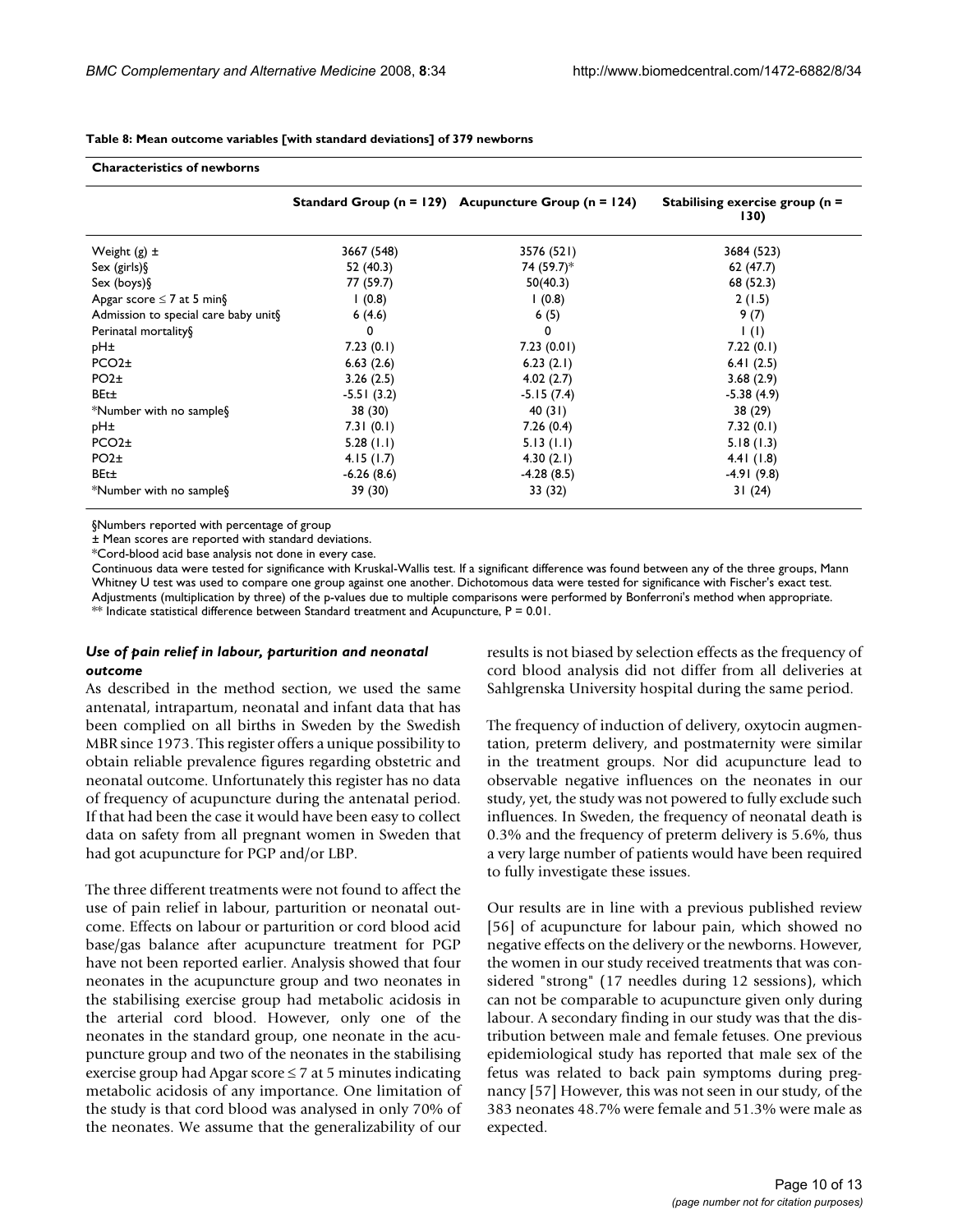# *Clinical implications*

When trying to determine the clinical implications of the present study we have to consider that

1. The data emerged from a relatively large randomised trial, although we are aware that an efficacy randomised controlled trial is not an appropriate design to provide evidence of safety. Studies of more than 97 000 participants' have been used in the past [26].

2. A substantial number of women started treatment already during the second trimester of pregnancy.

3. The acupuncture may be considered to be strong compared to earlier studies. We used 17 needles, 10 of them were located in the lumbosacral region (i.e. somatic segments according to the innervation of the uterus that is, Th 12-L2, S2–S3) [18]. They were stimulated to de qi 3 times during 30 minutes and, acupuncture points were used that have been stated by others [19,20] to be avoided during pregnancy (LI 4, BL 31 and 33).

4. The investigation of the complications during pregnancy, pregnancy outcomes and the neonates were quite extensive compared to earlier published studies.

5. But the study was of insufficient size to exclude negative effects on preterm delivery, perinatal morbidity and mortality as well as on CTG.

# **Conclusion**

In conclusion, this is the first large clinical trial of standard treatment, stabilising exercises and acupuncture administered with stimulation that may be considered strong for PGP to report on effects on CTG, labour, parturition and cord blood gas/acid base status. The study result adds support to the view that acupuncture even with stimulation that may be considered as strong is not accompanied by any severe adverse influences on the pregnant women or the fetus/neonate. The data have important clinical implications in eliminating fear of serious adverse effects when treating women with acupuncture during the second and third trimester of pregnancy. Even if more studies are required, the present study provides the most comprehensive data reported to date.

# **Abbreviations**

ACU: acupuncture plus standard treatment; BL: bladder channel; CTG: cardiotocography: GB: gall bladder channel; KI: kidney channel; LBP: Low back pain; LI: large intestine channel; MBR: medical birth register; PGP: pelvic girdle pain; S: standard treatment; SE: stabilizing exercises plus standard treatment; ST: stomach channel; GV: governor vessel channel.

# **Competing interests**

The authors declare that they have no competing interest.

# **Authors' contributions**

All investigators have access to all data in the study. HE initiated and coordinated the study, did most of the data collection, contributed to study design and interpretation of the results. LL advised in data collection and assisted in study design and in the statistical analysis of the data. MF-O assisted in study design and gathered data and assisted in the statistical analysis of the data. HC-O guided the scientific process, assisted in study design, provided advice on the epidemiology of pelvic girdle pain and contributed to funding of the project. HH guided the scientific process, assisted in study design and provided funding. All investigators contributed to data interpretation and preparation of the manuscript. HC-O and HH are guarantors for the study.

# **Acknowledgements**

This study was financially supported by the The Vardal Foundation. The Dagmar Foundation. The Trygg-Hansa Insurance Company, Organon Foundation and Sahlgrenska University Foundation. We acknowledge the valuable assistance of physiotherapists E. Roos-Hansson and, G. Zetherstrom for invaluable help with the assessments of the patients and physiotherapists T. Larsson, K. Wettergren and, midwife K. Frygner for treatments of the patients. We also want to express our appreciation to midwifes and doctors who was helpful in recruitments of the women and of course all the women for their contributions to this study.

# **References**

- 1. Bjorklund K, Bergstrom S: **[Is pelvic pain in pregnancy a welfare](http://www.ncbi.nlm.nih.gov/entrez/query.fcgi?cmd=Retrieve&db=PubMed&dopt=Abstract&list_uids=10646812) [complaint?](http://www.ncbi.nlm.nih.gov/entrez/query.fcgi?cmd=Retrieve&db=PubMed&dopt=Abstract&list_uids=10646812)** *Acta Obstet Gynecol Scand* 2000, **79(1):**24-30.
- 2. Gutke A, Ostgaard HC, Oberg B: **Pelvic girdle pain and lumbar pain in pregnancy: a cohort study of the consequences in terms of health and functioning.** *Spine* 2006, **31(5):**149-155.
- 3. Vleeming A, Albert HB, Ostgaard HC, Sturesson B, Stuge B: **[Euro](http://www.ncbi.nlm.nih.gov/entrez/query.fcgi?cmd=Retrieve&db=PubMed&dopt=Abstract&list_uids=18259783)[pean guidelines for the diagnosis and treatment of pelvic gir](http://www.ncbi.nlm.nih.gov/entrez/query.fcgi?cmd=Retrieve&db=PubMed&dopt=Abstract&list_uids=18259783)[dle pain.](http://www.ncbi.nlm.nih.gov/entrez/query.fcgi?cmd=Retrieve&db=PubMed&dopt=Abstract&list_uids=18259783)** *Eur Spine J* 2008, **17(6):**794-819.
- 4. Ostgaard HC, Andersson GB, Karlsson K: **[Prevalence of back pain](http://www.ncbi.nlm.nih.gov/entrez/query.fcgi?cmd=Retrieve&db=PubMed&dopt=Abstract&list_uids=1828912) [in pregnancy.](http://www.ncbi.nlm.nih.gov/entrez/query.fcgi?cmd=Retrieve&db=PubMed&dopt=Abstract&list_uids=1828912)** *Spine* 1991, **16(5):**549-552.
- 5. Albert H, Godskesen M, Westergaard J: **[Prognosis in four syn](http://www.ncbi.nlm.nih.gov/entrez/query.fcgi?cmd=Retrieve&db=PubMed&dopt=Abstract&list_uids=11380285)[dromes of pregnancy-related pelvic pain.](http://www.ncbi.nlm.nih.gov/entrez/query.fcgi?cmd=Retrieve&db=PubMed&dopt=Abstract&list_uids=11380285)** *Acta Obstet Gynecol Scand* 2001, **80(6):**505-510.
- 6. Hansen A, Jensen DV, Larsen EC, Wilken-Jensen C, Kaae BE, Frolich S, Thomsen HS, Hansen TM: **[Postpartum pelvic pain – the "pel](http://www.ncbi.nlm.nih.gov/entrez/query.fcgi?cmd=Retrieve&db=PubMed&dopt=Abstract&list_uids=15683379)[vic joint syndrome": a follow-up study with special reference](http://www.ncbi.nlm.nih.gov/entrez/query.fcgi?cmd=Retrieve&db=PubMed&dopt=Abstract&list_uids=15683379) [to diagnostic methods.](http://www.ncbi.nlm.nih.gov/entrez/query.fcgi?cmd=Retrieve&db=PubMed&dopt=Abstract&list_uids=15683379)** *Acta Obstet Gynecol Scand* 2005, **84(2):**170-176.
- 7. Ostgaard HC, Zetherstrom G, Roos-Hansson E: **[Back pain in rela](http://www.ncbi.nlm.nih.gov/entrez/query.fcgi?cmd=Retrieve&db=PubMed&dopt=Abstract&list_uids=9431631)[tion to pregnancy: a 6-year follow-up.](http://www.ncbi.nlm.nih.gov/entrez/query.fcgi?cmd=Retrieve&db=PubMed&dopt=Abstract&list_uids=9431631)** *Spine* 1997, **22(24):**2945-2950.
- 8. Kristiansson P, Svardsudd K, von Schoultz B: **[Back pain during](http://www.ncbi.nlm.nih.gov/entrez/query.fcgi?cmd=Retrieve&db=PubMed&dopt=Abstract&list_uids=8882692) [pregnancy: a prospective study.](http://www.ncbi.nlm.nih.gov/entrez/query.fcgi?cmd=Retrieve&db=PubMed&dopt=Abstract&list_uids=8882692)** *Spine* 1996, **21(6):**702-709.
- 9. Sihvonen T, Huttunen M, Makkonen M, Airaksinen O: **[Functional](http://www.ncbi.nlm.nih.gov/entrez/query.fcgi?cmd=Retrieve&db=PubMed&dopt=Abstract&list_uids=9779673) [changes in back muscle activity correlate with pain intensity](http://www.ncbi.nlm.nih.gov/entrez/query.fcgi?cmd=Retrieve&db=PubMed&dopt=Abstract&list_uids=9779673) [and prediction of low back pain during pregnancy.](http://www.ncbi.nlm.nih.gov/entrez/query.fcgi?cmd=Retrieve&db=PubMed&dopt=Abstract&list_uids=9779673)** *Arch Phys Med Rehabil* 1998, **79(10):**1210-1212.
- 10. Wedenberg K, Moen B, Norling A: **[A prospective randomized](http://www.ncbi.nlm.nih.gov/entrez/query.fcgi?cmd=Retrieve&db=PubMed&dopt=Abstract&list_uids=10830757) [study comparing acupuncture with physiotherapy for low](http://www.ncbi.nlm.nih.gov/entrez/query.fcgi?cmd=Retrieve&db=PubMed&dopt=Abstract&list_uids=10830757)[back and pelvic pain in pregnancy.](http://www.ncbi.nlm.nih.gov/entrez/query.fcgi?cmd=Retrieve&db=PubMed&dopt=Abstract&list_uids=10830757)** *Acta Obstet Gynecol Scand* 2000, **79(5):**331-335.
- Kvorning N, Holmberg C, Grennert L, Aberg A, Akeson J: [Acupunc](http://www.ncbi.nlm.nih.gov/entrez/query.fcgi?cmd=Retrieve&db=PubMed&dopt=Abstract&list_uids=14995919)**[ture relieves pelvic and low-back pain in late pregnancy.](http://www.ncbi.nlm.nih.gov/entrez/query.fcgi?cmd=Retrieve&db=PubMed&dopt=Abstract&list_uids=14995919)** *Acta Obstet Gynecol Scand* 2004, **83(3):**246-250.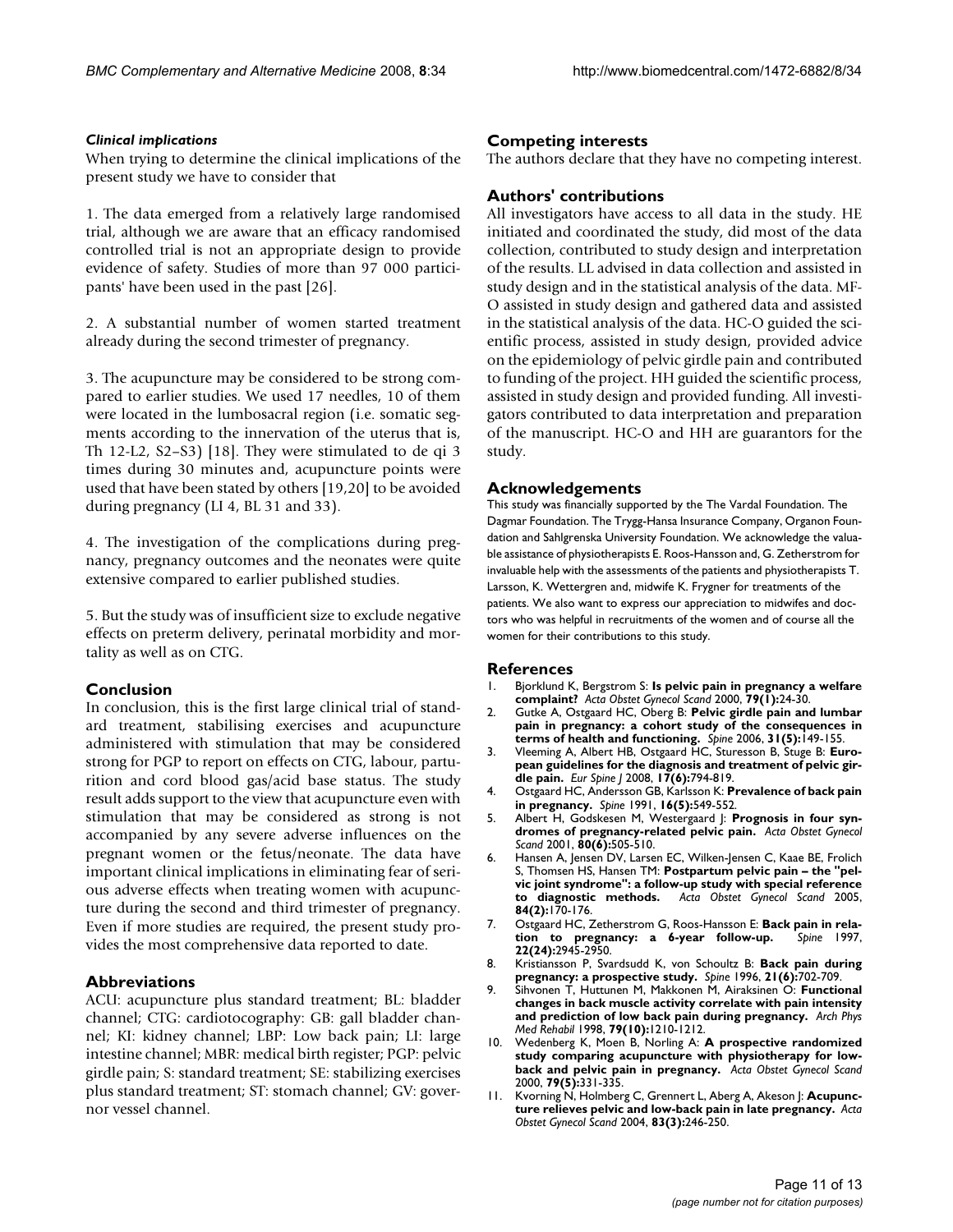- 12. Guerreiro da Silva JB, Nakamura MU, Cordeiro JA, Kulay L Jr: **[Acu](http://www.ncbi.nlm.nih.gov/entrez/query.fcgi?cmd=Retrieve&db=PubMed&dopt=Abstract&list_uids=15253580)[puncture for low back pain in pregnancy – a prospective,](http://www.ncbi.nlm.nih.gov/entrez/query.fcgi?cmd=Retrieve&db=PubMed&dopt=Abstract&list_uids=15253580) [quasi-randomised, controlled study.](http://www.ncbi.nlm.nih.gov/entrez/query.fcgi?cmd=Retrieve&db=PubMed&dopt=Abstract&list_uids=15253580)** *Acupunct Med* 2004, **22(2):**60-67.
- 13. Elden H, Ladfors L, Olsen MF, Ostgaard HC, Hagberg H: **[Effects of](http://www.ncbi.nlm.nih.gov/entrez/query.fcgi?cmd=Retrieve&db=PubMed&dopt=Abstract&list_uids=15778231) [acupuncture and stabilising exercises as adjunct to standard](http://www.ncbi.nlm.nih.gov/entrez/query.fcgi?cmd=Retrieve&db=PubMed&dopt=Abstract&list_uids=15778231) treatment in pregnant women with pelvic girdle pain: ran**[domised single blind controlled trial.](http://www.ncbi.nlm.nih.gov/entrez/query.fcgi?cmd=Retrieve&db=PubMed&dopt=Abstract&list_uids=15778231) **330(7494):**761.
- 14. Lund I, Lundeberg T, Lonnberg L, Svensson E: **[Decrease of preg](http://www.ncbi.nlm.nih.gov/entrez/query.fcgi?cmd=Retrieve&db=PubMed&dopt=Abstract&list_uids=16521674)[nant women's pelvic pain after acupuncture: a randomized](http://www.ncbi.nlm.nih.gov/entrez/query.fcgi?cmd=Retrieve&db=PubMed&dopt=Abstract&list_uids=16521674) [controlled single-blind study.](http://www.ncbi.nlm.nih.gov/entrez/query.fcgi?cmd=Retrieve&db=PubMed&dopt=Abstract&list_uids=16521674)** *Acta Obstet Gynecol Scand* 2006, **85(1):**12-19.
- 15. Furlan AD, van Tulder M, Cherkin D, Tsukayama H, Lao L, Koes B, Berman B: **[Acupuncture and dry-needling for low back pain:](http://www.ncbi.nlm.nih.gov/entrez/query.fcgi?cmd=Retrieve&db=PubMed&dopt=Abstract&list_uids=15834340) [an updated systematic review within the framework of the](http://www.ncbi.nlm.nih.gov/entrez/query.fcgi?cmd=Retrieve&db=PubMed&dopt=Abstract&list_uids=15834340) [cochrane collaboration.](http://www.ncbi.nlm.nih.gov/entrez/query.fcgi?cmd=Retrieve&db=PubMed&dopt=Abstract&list_uids=15834340)** *Spine* 2005, **30(8):**944-963.
- 16. Pennick VE, Young G: **[Interventions for preventing and treating](http://www.ncbi.nlm.nih.gov/entrez/query.fcgi?cmd=Retrieve&db=PubMed&dopt=Abstract&list_uids=17443503) [pelvic and back pain in pregnancy.](http://www.ncbi.nlm.nih.gov/entrez/query.fcgi?cmd=Retrieve&db=PubMed&dopt=Abstract&list_uids=17443503)** *Cochrane Database Syst Rev* 2007:CD001139.
- 17. Smith C, Crowther C, Beilby J: **[Pregnancy outcome following](http://www.ncbi.nlm.nih.gov/entrez/query.fcgi?cmd=Retrieve&db=PubMed&dopt=Abstract&list_uids=12481955) [women's participation in a randomised controlled trial of](http://www.ncbi.nlm.nih.gov/entrez/query.fcgi?cmd=Retrieve&db=PubMed&dopt=Abstract&list_uids=12481955) acupuncture to treat nausea and vomiting in early preg[nancy.](http://www.ncbi.nlm.nih.gov/entrez/query.fcgi?cmd=Retrieve&db=PubMed&dopt=Abstract&list_uids=12481955)** *Complement Ther Med* 2002, **10(2):**78-83.
- 18. Netter FH: **Atlas of Human Anatomy.** Basle, Switzerland: CIBA-Geigy Limited; 1994.
- 19. Xinnong C: **Chinese Acupuncture and Moxibustion.** In *Chinese Acupuncture and Moxibustion* Beijing: Foreign Languages Press; 1987:330.
- 20. Jayasuriya A: **Clinical Acupuncture.** New Delhi: B. Jain Publishers (p) Ltd; 1997:74-75.
- 21. Yamashita H, Tsukayama H, Tanno Y, Nishijo K: **[Adverse events in](http://www.ncbi.nlm.nih.gov/entrez/query.fcgi?cmd=Retrieve&db=PubMed&dopt=Abstract&list_uids=10381246) [acupuncture and moxibustion treatment: a six-year survey](http://www.ncbi.nlm.nih.gov/entrez/query.fcgi?cmd=Retrieve&db=PubMed&dopt=Abstract&list_uids=10381246) [at a national clinic in Japan.](http://www.ncbi.nlm.nih.gov/entrez/query.fcgi?cmd=Retrieve&db=PubMed&dopt=Abstract&list_uids=10381246)** *J Altern Complement Med* 1999, **5(3):**229-236.
- 22. White A, Hayhoe S, Hart A, Ernst E: **[Adverse events following](http://www.ncbi.nlm.nih.gov/entrez/query.fcgi?cmd=Retrieve&db=PubMed&dopt=Abstract&list_uids=11532840) [acupuncture: prospective survey of 32 000 consultations](http://www.ncbi.nlm.nih.gov/entrez/query.fcgi?cmd=Retrieve&db=PubMed&dopt=Abstract&list_uids=11532840)** [with doctors and physiotherapists.](http://www.ncbi.nlm.nih.gov/entrez/query.fcgi?cmd=Retrieve&db=PubMed&dopt=Abstract&list_uids=11532840) **323(7311):**485-486.
- 23. Vincent C: **[The safety of acupuncture.](http://www.ncbi.nlm.nih.gov/entrez/query.fcgi?cmd=Retrieve&db=PubMed&dopt=Abstract&list_uids=11532826)** *BMJ* 2001, **323(7311):**467-468.
- 24. MacPherson H, Thomas K, Walters S, Fitter M: **[The York acupunc](http://www.ncbi.nlm.nih.gov/entrez/query.fcgi?cmd=Retrieve&db=PubMed&dopt=Abstract&list_uids=11532841)[ture safety study: prospective survey of 34 000 treatments by](http://www.ncbi.nlm.nih.gov/entrez/query.fcgi?cmd=Retrieve&db=PubMed&dopt=Abstract&list_uids=11532841) [traditional acupuncturists.](http://www.ncbi.nlm.nih.gov/entrez/query.fcgi?cmd=Retrieve&db=PubMed&dopt=Abstract&list_uids=11532841)** *BMJ* 2001, **323(7311):**486-487.
- 25. Macpherson H, Scullion A, Thomas KJ, Walters S: **[Patient reports](http://www.ncbi.nlm.nih.gov/entrez/query.fcgi?cmd=Retrieve&db=PubMed&dopt=Abstract&list_uids=15465938) [of adverse events associated with acupuncture treatment: a](http://www.ncbi.nlm.nih.gov/entrez/query.fcgi?cmd=Retrieve&db=PubMed&dopt=Abstract&list_uids=15465938) [prospective national survey.](http://www.ncbi.nlm.nih.gov/entrez/query.fcgi?cmd=Retrieve&db=PubMed&dopt=Abstract&list_uids=15465938)** *Qual Saf Health Care* 2004, **13(5):**349-355.
- 26. Melchart D, Weidenhammer W, Streng A, Reitmayr S, Hoppe A, Ernst E, Linde K: **[Prospective investigation of adverse effects of](http://www.ncbi.nlm.nih.gov/entrez/query.fcgi?cmd=Retrieve&db=PubMed&dopt=Abstract&list_uids=14718331) [acupuncture in 97 733 patients.](http://www.ncbi.nlm.nih.gov/entrez/query.fcgi?cmd=Retrieve&db=PubMed&dopt=Abstract&list_uids=14718331)** *Arch Intern Med* 2004, **164(1):**104-105.
- 27. Filshie FWA: **Medical Acupuncture.** Hong Kong: Churchill Livingstone; 1998.
- 28. Ostgaard HC, Andersson GB, Wennergren M: **[The impact of low](http://www.ncbi.nlm.nih.gov/entrez/query.fcgi?cmd=Retrieve&db=PubMed&dopt=Abstract&list_uids=1830444) [back and pelvic pain in pregnancy on the pregnancy out](http://www.ncbi.nlm.nih.gov/entrez/query.fcgi?cmd=Retrieve&db=PubMed&dopt=Abstract&list_uids=1830444)[come.](http://www.ncbi.nlm.nih.gov/entrez/query.fcgi?cmd=Retrieve&db=PubMed&dopt=Abstract&list_uids=1830444)** *Acta Obstet Gynecol Scand* 1991, **70(1):**21-24.
- 29. Flynn AM, Kelly J, Matthews K, O'Conor M, Viegas O: **[Predictive](http://www.ncbi.nlm.nih.gov/entrez/query.fcgi?cmd=Retrieve&db=PubMed&dopt=Abstract&list_uids=7082599) [value of, and observer variability in, several ways of report](http://www.ncbi.nlm.nih.gov/entrez/query.fcgi?cmd=Retrieve&db=PubMed&dopt=Abstract&list_uids=7082599)[ing antepartum cardiotocographs.](http://www.ncbi.nlm.nih.gov/entrez/query.fcgi?cmd=Retrieve&db=PubMed&dopt=Abstract&list_uids=7082599)** *Br J Obstet Gynaecol* 1982, **89(6):**434-440.
- 30. Dawes GS, Lobb M, Moulden M, Redman CW, Wheeler T: **[Antena](http://www.ncbi.nlm.nih.gov/entrez/query.fcgi?cmd=Retrieve&db=PubMed&dopt=Abstract&list_uids=1419989)[tal cardiotocogram quality and interpretation using comput](http://www.ncbi.nlm.nih.gov/entrez/query.fcgi?cmd=Retrieve&db=PubMed&dopt=Abstract&list_uids=1419989)[ers.](http://www.ncbi.nlm.nih.gov/entrez/query.fcgi?cmd=Retrieve&db=PubMed&dopt=Abstract&list_uids=1419989)** *Br J Obstet Gynaecol* 1992, **99(10):**791-797.
- 31. Dawes GS, Moulden M, Redman CW: **[Computerized analysis of](http://www.ncbi.nlm.nih.gov/entrez/query.fcgi?cmd=Retrieve&db=PubMed&dopt=Abstract&list_uids=7485356) [antepartum fetal heart rate.](http://www.ncbi.nlm.nih.gov/entrez/query.fcgi?cmd=Retrieve&db=PubMed&dopt=Abstract&list_uids=7485356)** *Am J Obstet Gynecol* 1995, **173(4):**1353-1354.
- 32. Melzack R, Wall PD: **[Pain mechanism: A new theory.](http://www.ncbi.nlm.nih.gov/entrez/query.fcgi?cmd=Retrieve&db=PubMed&dopt=Abstract&list_uids=5320816)** *Science* 1965, **150:**971-979.
- 33. Wang SM, Kain ZN, White P: **[Acupuncture analgesia: I. The sci](http://www.ncbi.nlm.nih.gov/entrez/query.fcgi?cmd=Retrieve&db=PubMed&dopt=Abstract&list_uids=18227322)[entific basis.](http://www.ncbi.nlm.nih.gov/entrez/query.fcgi?cmd=Retrieve&db=PubMed&dopt=Abstract&list_uids=18227322)** *Anesth Analg* 2008, **106(2):**602-610.
- 34. Richardson CA, Jull GA: **Muscle control-pain control. What exercises would you prescribe?** *Man Ther* 2000, **1(1):**2-10.
- 35. Vleeming A, Stoeckart R, Volkers ACW, Snijders C: **[Relation](http://www.ncbi.nlm.nih.gov/entrez/query.fcgi?cmd=Retrieve&db=PubMed&dopt=Abstract&list_uids=2326706) [between form and function in the sacroilaic joint. Part I:](http://www.ncbi.nlm.nih.gov/entrez/query.fcgi?cmd=Retrieve&db=PubMed&dopt=Abstract&list_uids=2326706) [Clinical anatomical aspects.](http://www.ncbi.nlm.nih.gov/entrez/query.fcgi?cmd=Retrieve&db=PubMed&dopt=Abstract&list_uids=2326706)** *Spine* 1990, **15(2):**130-132.
- 36. Richardson CA, Snijders CJ, Hides JA, Damen L, Pas MS, Storm J: **[The](http://www.ncbi.nlm.nih.gov/entrez/query.fcgi?cmd=Retrieve&db=PubMed&dopt=Abstract&list_uids=11840107) [relation between the transversus abdominis muscles, sacro](http://www.ncbi.nlm.nih.gov/entrez/query.fcgi?cmd=Retrieve&db=PubMed&dopt=Abstract&list_uids=11840107)[iliac joint mechanics, and low back pain.](http://www.ncbi.nlm.nih.gov/entrez/query.fcgi?cmd=Retrieve&db=PubMed&dopt=Abstract&list_uids=11840107)** *Spine* 2002, **27(4):**399-405.
- 37. Pool-Goudzwaard AL, Vleeming A, Stoeckart R, Snijders CJ, Mens JM: **[Insufficient lumbopelvic stability: a clinical, anatomical and](http://www.ncbi.nlm.nih.gov/entrez/query.fcgi?cmd=Retrieve&db=PubMed&dopt=Abstract&list_uids=11487296) [biomechanical approach to 'a-specific' low back pain.](http://www.ncbi.nlm.nih.gov/entrez/query.fcgi?cmd=Retrieve&db=PubMed&dopt=Abstract&list_uids=11487296)** *Man Ther* 1998, **3(1):**12-20.
- 38. Mens JM, Damen L, Snijders CJ, Stam HJ: **[The mechanical effect of](http://www.ncbi.nlm.nih.gov/entrez/query.fcgi?cmd=Retrieve&db=PubMed&dopt=Abstract&list_uids=16214275) [a pelvic belt in patients with pregnancy-related pelvic pain.](http://www.ncbi.nlm.nih.gov/entrez/query.fcgi?cmd=Retrieve&db=PubMed&dopt=Abstract&list_uids=16214275)** *Clin Biomech (Bristol, Avon)* 2006, **21(2):**122-127.
- 39. Damen L, Spoor CW, Snijders CJ, Stam HJ: **[Does a pelvic belt influ](http://www.ncbi.nlm.nih.gov/entrez/query.fcgi?cmd=Retrieve&db=PubMed&dopt=Abstract&list_uids=12206939)[ence sacroiliac joint laxity?](http://www.ncbi.nlm.nih.gov/entrez/query.fcgi?cmd=Retrieve&db=PubMed&dopt=Abstract&list_uids=12206939)** *Clin Biomech (Bristol, Avon)* 2002, **17(7):**495-498.
- 40. Carr CA: **[Use of a maternity support binder for relief of preg](http://www.ncbi.nlm.nih.gov/entrez/query.fcgi?cmd=Retrieve&db=PubMed&dopt=Abstract&list_uids=12903699)[nancy-related back pain.](http://www.ncbi.nlm.nih.gov/entrez/query.fcgi?cmd=Retrieve&db=PubMed&dopt=Abstract&list_uids=12903699)** *J Obstet Gynecol Neonatal Nurs* 2003, **32(4):**495-502.
- 41. Depledge J, McNair PJ, Keal-Smith C, Williams M: **[Management of](http://www.ncbi.nlm.nih.gov/entrez/query.fcgi?cmd=Retrieve&db=PubMed&dopt=Abstract&list_uids=16305268) [symphysis pubis dysfunction during pregnancy using exercise](http://www.ncbi.nlm.nih.gov/entrez/query.fcgi?cmd=Retrieve&db=PubMed&dopt=Abstract&list_uids=16305268) [and pelvic support belts.](http://www.ncbi.nlm.nih.gov/entrez/query.fcgi?cmd=Retrieve&db=PubMed&dopt=Abstract&list_uids=16305268)** *Phys Ther* 2005, **85(12):**1290-1300.
- 42. Nilsson-Wikmar L, Holm K, Oijerstedt R, Harms-Ringdahl K: **[Effect](http://www.ncbi.nlm.nih.gov/entrez/query.fcgi?cmd=Retrieve&db=PubMed&dopt=Abstract&list_uids=15834325) of three different physical therapy treatments on pain and [activity in pregnant women with pelvic girdle pain: a rand](http://www.ncbi.nlm.nih.gov/entrez/query.fcgi?cmd=Retrieve&db=PubMed&dopt=Abstract&list_uids=15834325)omized clinical trial with 3, 6, and 12 months follow-up post[partum.](http://www.ncbi.nlm.nih.gov/entrez/query.fcgi?cmd=Retrieve&db=PubMed&dopt=Abstract&list_uids=15834325)** *Spine* 2005, **30(8):**850-856.
- 43. Suputtitada A, Wacharapreechanont T, Chaisayan P: **[Effect of the](http://www.ncbi.nlm.nih.gov/entrez/query.fcgi?cmd=Retrieve&db=PubMed&dopt=Abstract&list_uids=12188409) ["sitting pelvic tilt exercise" during the third trimester in](http://www.ncbi.nlm.nih.gov/entrez/query.fcgi?cmd=Retrieve&db=PubMed&dopt=Abstract&list_uids=12188409) [primigravidas on back pain.](http://www.ncbi.nlm.nih.gov/entrez/query.fcgi?cmd=Retrieve&db=PubMed&dopt=Abstract&list_uids=12188409)** *J Med Assoc Thai* 2002, **85(Suppl 1):**S170-179.
- 44. Garshasbi A, Faghih Zadeh S: **[The effect of exercise on the inten](http://www.ncbi.nlm.nih.gov/entrez/query.fcgi?cmd=Retrieve&db=PubMed&dopt=Abstract&list_uids=15733880)[sity of low back pain in pregnant women.](http://www.ncbi.nlm.nih.gov/entrez/query.fcgi?cmd=Retrieve&db=PubMed&dopt=Abstract&list_uids=15733880)** *Int J Gynaecol Obstet* 2005, **88(3):**271-275.
- 45. Mens JM, Snijders CJ, Stam HJ: **[Diagonal trunk muscle exercises](http://www.ncbi.nlm.nih.gov/entrez/query.fcgi?cmd=Retrieve&db=PubMed&dopt=Abstract&list_uids=11087303) [in peripartum pelvic pain: a randomized clinical trial.](http://www.ncbi.nlm.nih.gov/entrez/query.fcgi?cmd=Retrieve&db=PubMed&dopt=Abstract&list_uids=11087303)** *Phys Ther* 2000, **80(12):**1164-1173.
- 46. Kihlstrand M, Stenman B, Nilsson S, Axelsson O: **[Water-gymnas](http://www.ncbi.nlm.nih.gov/entrez/query.fcgi?cmd=Retrieve&db=PubMed&dopt=Abstract&list_uids=10078577)[tics reduced the intensity of back/low back pain in pregnant](http://www.ncbi.nlm.nih.gov/entrez/query.fcgi?cmd=Retrieve&db=PubMed&dopt=Abstract&list_uids=10078577) [women.](http://www.ncbi.nlm.nih.gov/entrez/query.fcgi?cmd=Retrieve&db=PubMed&dopt=Abstract&list_uids=10078577)** *Acta Obstet Gynecol Scand* 1999, **78(3):**180-185.
- 47. Ostgaard HC, Zetherstrom G, Roos-Hansson E, Svanberg B: **[Reduc](http://www.ncbi.nlm.nih.gov/entrez/query.fcgi?cmd=Retrieve&db=PubMed&dopt=Abstract&list_uids=8009346)[tion of back and posterior pelvic pain in pregnancy.](http://www.ncbi.nlm.nih.gov/entrez/query.fcgi?cmd=Retrieve&db=PubMed&dopt=Abstract&list_uids=8009346)** *Spine* 1994, **19(8):**894-900.
- 48. Noren L, Ostgaard S, Nielsen TF, Ostgaard HC: **[Reduction of sick](http://www.ncbi.nlm.nih.gov/entrez/query.fcgi?cmd=Retrieve&db=PubMed&dopt=Abstract&list_uids=9322326) [leave for lumbar back and posterior pelvic pain in pregnancy.](http://www.ncbi.nlm.nih.gov/entrez/query.fcgi?cmd=Retrieve&db=PubMed&dopt=Abstract&list_uids=9322326)** *Spine* 1997, **22(18):**2157-2160.
- 49. Dumas GA, Reid JG, Wolfe LA, Griffin MP, McGrath MJ: **[Exercise,](http://www.ncbi.nlm.nih.gov/entrez/query.fcgi?cmd=Retrieve&db=PubMed&dopt=Abstract&list_uids=11415539) [posture, and back pain during pregnancy.](http://www.ncbi.nlm.nih.gov/entrez/query.fcgi?cmd=Retrieve&db=PubMed&dopt=Abstract&list_uids=11415539)** *Clin Biomech (Bristol, Avon)* 1995, **10(2):**104-109.
- 50. Morkved S, Salvesen KA, Schei B, Lydersen S, Bo K: **[Does group](http://www.ncbi.nlm.nih.gov/entrez/query.fcgi?cmd=Retrieve&db=PubMed&dopt=Abstract&list_uids=17364300)** training during pregnancy prevent lumbopelvic pain? A ran-<br>domized clinical trial. Acta Obstet Gynecol Scand 2007, Acta Obstet Gynecol Scand 2007, **86(3):**276-282.
- 51. Rost CC, Jacqueline J, Kaiser A, Verhagen AP, Koes BW: **[Pelvic pain](http://www.ncbi.nlm.nih.gov/entrez/query.fcgi?cmd=Retrieve&db=PubMed&dopt=Abstract&list_uids=15543075) [during pregnancy: a descriptive study of signs and symptoms](http://www.ncbi.nlm.nih.gov/entrez/query.fcgi?cmd=Retrieve&db=PubMed&dopt=Abstract&list_uids=15543075) [of 870 patients in primary care.](http://www.ncbi.nlm.nih.gov/entrez/query.fcgi?cmd=Retrieve&db=PubMed&dopt=Abstract&list_uids=15543075)** *Spine* 2004, **29(22):**2567-2572.
- 52. Madsen M, Jorgensen T, Jensen ML, Juhl M, Olsen J, Andersen PK, Nybo Andersen AM: **[Leisure time physical exercise during](http://www.ncbi.nlm.nih.gov/entrez/query.fcgi?cmd=Retrieve&db=PubMed&dopt=Abstract&list_uids=17877774) [pregnancy and the risk of miscarriage: a study within the](http://www.ncbi.nlm.nih.gov/entrez/query.fcgi?cmd=Retrieve&db=PubMed&dopt=Abstract&list_uids=17877774) [Danish National Birth Cohort.](http://www.ncbi.nlm.nih.gov/entrez/query.fcgi?cmd=Retrieve&db=PubMed&dopt=Abstract&list_uids=17877774)** *BJOG* 2007, **114(11):**1419-1426.
- 53. Neri I, Fazzio M, Menghini S, Volpe A, Facchinetti F: **[Non-stress test](http://www.ncbi.nlm.nih.gov/entrez/query.fcgi?cmd=Retrieve&db=PubMed&dopt=Abstract&list_uids=12009390) [changes during acupuncture plus moxibustion on BL67 point](http://www.ncbi.nlm.nih.gov/entrez/query.fcgi?cmd=Retrieve&db=PubMed&dopt=Abstract&list_uids=12009390) [in breech presentation.](http://www.ncbi.nlm.nih.gov/entrez/query.fcgi?cmd=Retrieve&db=PubMed&dopt=Abstract&list_uids=12009390)** *J Soc Gynecol Investig* 2002, **9(3):**158-162.
- 54. Stener-Victorin E, Waldenstrom U, Andersson SA, Wikland M: **[Reduction of blood flow impedance in the uterine arteries of](http://www.ncbi.nlm.nih.gov/entrez/query.fcgi?cmd=Retrieve&db=PubMed&dopt=Abstract&list_uids=8671446) [infertile women with electro-acupuncture.](http://www.ncbi.nlm.nih.gov/entrez/query.fcgi?cmd=Retrieve&db=PubMed&dopt=Abstract&list_uids=8671446)** *Hum Reprod* 1996, **11(6):**1314-1317.
- 55. Zeisler H, Eppel W, Husslein P, Bernaschek G, Deutinger J: **[Influence](http://www.ncbi.nlm.nih.gov/entrez/query.fcgi?cmd=Retrieve&db=PubMed&dopt=Abstract&list_uids=11309173) [of acupuncture on Doppler ultrasound in pregnant women.](http://www.ncbi.nlm.nih.gov/entrez/query.fcgi?cmd=Retrieve&db=PubMed&dopt=Abstract&list_uids=11309173)** *Ultrasound Obstet Gynecol* 2001, **17(3):**229-232.
- 56. Lee H, Ernst E: **[Acupuncture for labor pain management: A](http://www.ncbi.nlm.nih.gov/entrez/query.fcgi?cmd=Retrieve&db=PubMed&dopt=Abstract&list_uids=15547526) [systematic review.](http://www.ncbi.nlm.nih.gov/entrez/query.fcgi?cmd=Retrieve&db=PubMed&dopt=Abstract&list_uids=15547526)** *Am J Obstet Gynecol* 2004, **191(5):**1573-1579.
- 57. Padua L, Padua R, Bondi R, Ceccarelli E, Caliandro P, D'Amico P, Mazza O, Tonali P: **[Patient-oriented assessment of back pain in](http://www.ncbi.nlm.nih.gov/entrez/query.fcgi?cmd=Retrieve&db=PubMed&dopt=Abstract&list_uids=12107797) [pregnancy.](http://www.ncbi.nlm.nih.gov/entrez/query.fcgi?cmd=Retrieve&db=PubMed&dopt=Abstract&list_uids=12107797)** *Eur Spine J* 2002, **11(3):**272-275.